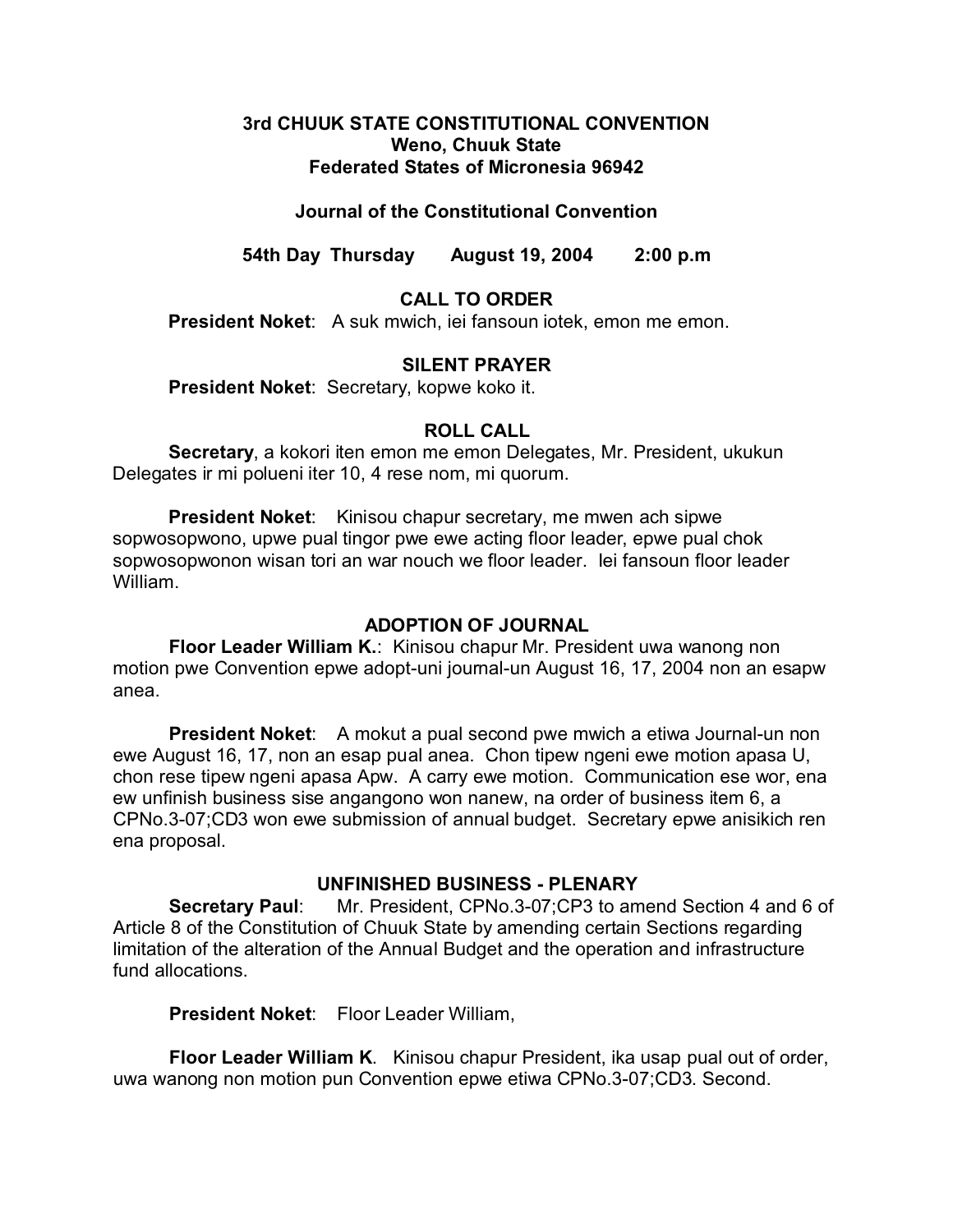**President Noket**: A mokut a pual second pwe Convention a etiwa CPNo. 3-07;CD3, iei fansoun discussion won ena proposal. Ren ai upwe chok amend-ni mwich, mi wor ewe attempt ika CPNo.3-07;CD4 ew floor amendment katonong nanew, nge ewe e wanong ena amendment a withdraw-ni an uwe amendment. Iwe iei kich mi nomw won unusen ena proposal CDNo 3-07;CD3. Chairman Sitan.

**Chairman Sitan**: Kinisou Mr. President, ia fori ew motion ren ewe rule eu requirement for written amendment epwe mwo suspended.

**President Noket:** A mokut a pual second pwe ewe rule e require-ini written amendment epwe mwo suspend. Chon tipew ngeni ewe motion apasa U, chon rese tipew ngeni apasa Apw. A carry ewe motion. Chairman Sitan.

**Chairman Sitan**: Kilisou Mr. President, ai amendment an epwe wor eu deletion seni line 17, ena sentence ren allocation of such infrastructure fund shall be divided base on a 50/50 regional and by population. Ena epwe deleted, kill, further an epwe allow epwe wor pwal in somewhere the bigger municipality ar repwe tongeni divide among themselves, ii mochen pwal won line 19, I'm sorry line 18, epwe chok ura, all allocation shall be in accordance to an approved plan to be incorporated in the State overall infrastructure plan. Iwe ekkemen epwe deleted ese ien fat amusalo ma ii on…

**President Noket**: Ena further amendment era pwe epwe koturuno ena regional epwe chok era pwe all allocation shall be in accordance… met?

**Chairman Sitan**: All allocation shall be in accordance to an approved plan to be incorporated in the State overall infrastructure plan. Wewen pwe en which I cannot see en e kapasan en by regional leadership epwe koturu ekkan pwe epwe allow en bigger municipality to divide among themselves and each municipal can divide. Iwe ese ien fat amusalo Mr. President on nei ei, the last sentence from line 18 down.

**President Noket**: Ua ekieki ese fat, iwe kopwe, mwich epwe asoso mwo ekis.

#### **Mwich a asoso. Mwich a pwan niwinsefan**.

**President Noket**: Mwich a popusefanita, Chairman Sitan,

**Chairman Sitan**: Mr. President, upwe pwal chok clearify-ni ewe amendment line 14, lets say, senatorial epwe kasiwil ngeni geographical, on line 17 the entire sentence the allocation of such infrastructure plan pla, pla, ren ewe division epwe deleted, line 18, where it says, all regional epwe chok era all allocations shall be in accordance with an approve state overall infrastructure development plan period, the rest deleted. I so moved. Second.

**President Noket**: A mokut a pwan second pwe epwe iwe ekkewe amendment on line 14 epwe ewe kapas senatorial epwe siwin ngeni geographical a mwetetiw won line 17, ena sentence e poputa seni the allocations ekkei kapas the allocations of such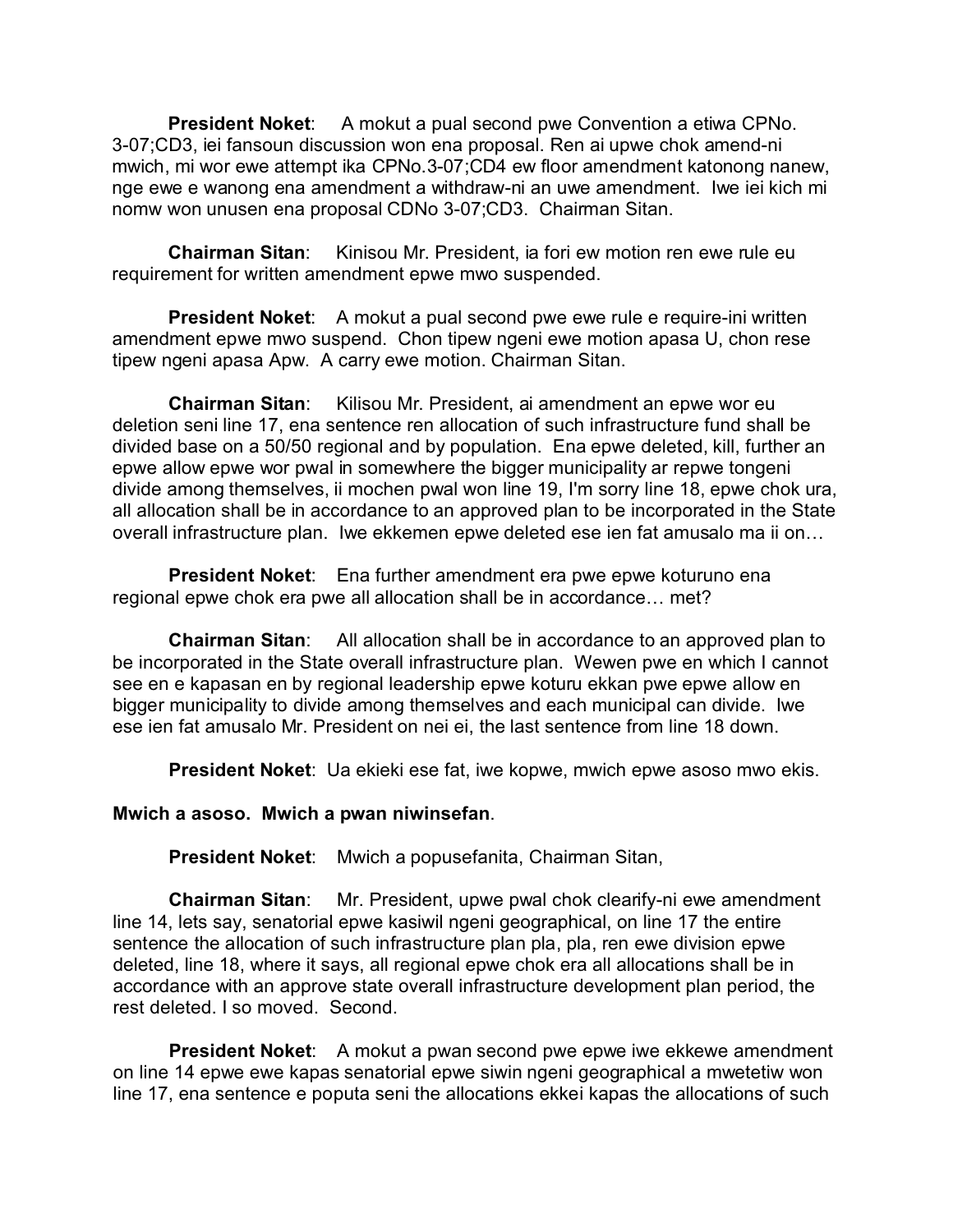infrastructure funds shall be divided base on 50/50 by Regional and by Population ekkei meinisin epwe deleted iwe continuation on na line 18, ena e poputa won ena kapas all, ena regional epwe katano ika koturu nge epwe chok era all allocations shall be in accordance ena to epwe siwin ngeni with and approved iwe a insert eu sentence huk, soposoponon approved state overall infrastructure development plan iwe meinisin ekana seni ena kapas epwe deleted, chon tipeu ngeni ena motion ika iei fansoun poporous won ekkana amendment ika mei wor mefien emon mwan ach sipwe uttut won. Chairman Sitan.

**Chairman Sitan**: Mr. President, just for the record epwe afatafat pwe ewor ei allocation on region, pwe toward ese pwan pinepin an ekkewe region repwe divide among themselves ren municipality.

**President Noket:** Ika ese wor porous won ei amendment sipwene uttut won, chon tipeu ngeni pwe ei amendment a ketiw me ren mwichenap apasa U, chon rese tipeu ngeni apasa Apw, ewe amendment a ketiw. Iei sipwe ne poporous won unusen ei proposal, Vice President Aten.

**Vice President Aten:** Kinisou Mr. President, ika mi chok wor pochokunen ewe suspension of written amendment, ua wanong non motion fan section 4, line 8, ren ewe word protected epwe cross out, iwe ena submitted epwe pwan cross out, iwe a tonong projected iwe projected by the Governor and Legislature, epwe pwan pachenong and Legislature. Ei men a men namot pun epwe wor an kepina me an Legislature angang fengen ar repwe kuna ika repwe, epwe wor ar tipeu pun ina alen fori ei ekkesiwin epwe wor pochokun non Legislature ar repwe era pwe mi work ei ooreni re kuna nge esap wor kokoum fengon. Second.

**President Noket:** Mi seconded ewe motion? A mokut a pwan second pwe epwe iei - ei amendment epwe iei usun on line 18, on line 8, under section 4 ena kapas projected epwe deleted iwe pwan ena kapas submitted deleted iwe a replace ngeni ei kapas projected iwe a nefinen ena Governor me ena for epwe insert and the Legislature iwe a soposopono, ina ena amendment, met omw na point, asoso mo ekis.

#### **Mwich a asoso. Mwich a pwan niwinsefan.**

**President Noket**: Mwich a poputa, Chairman Sitan.

**Chairman Sitan**: Mr. President, lupwen ewe asoso a wor porous won ekis akiek an epwe katou enan new amendment under Section 4, ai luku mwich a tipeu ngeni, lon na wewe ua fori motion pwe epwe cross out ena amendment won the last sentence under Section 4, seni line 7, all the way to line 9, I so moved. Second.

**President Noket**. A mokut a pwan second pwe ena phrase e poputa won ena line 7, e poputa won ena kapas provided all the way down to line 9, émuchano won ena kapas year, meinisin ekkena kapas epwe totonniu, porous won ewe motion ika mei wor, ena amendment, Chairman Stephen.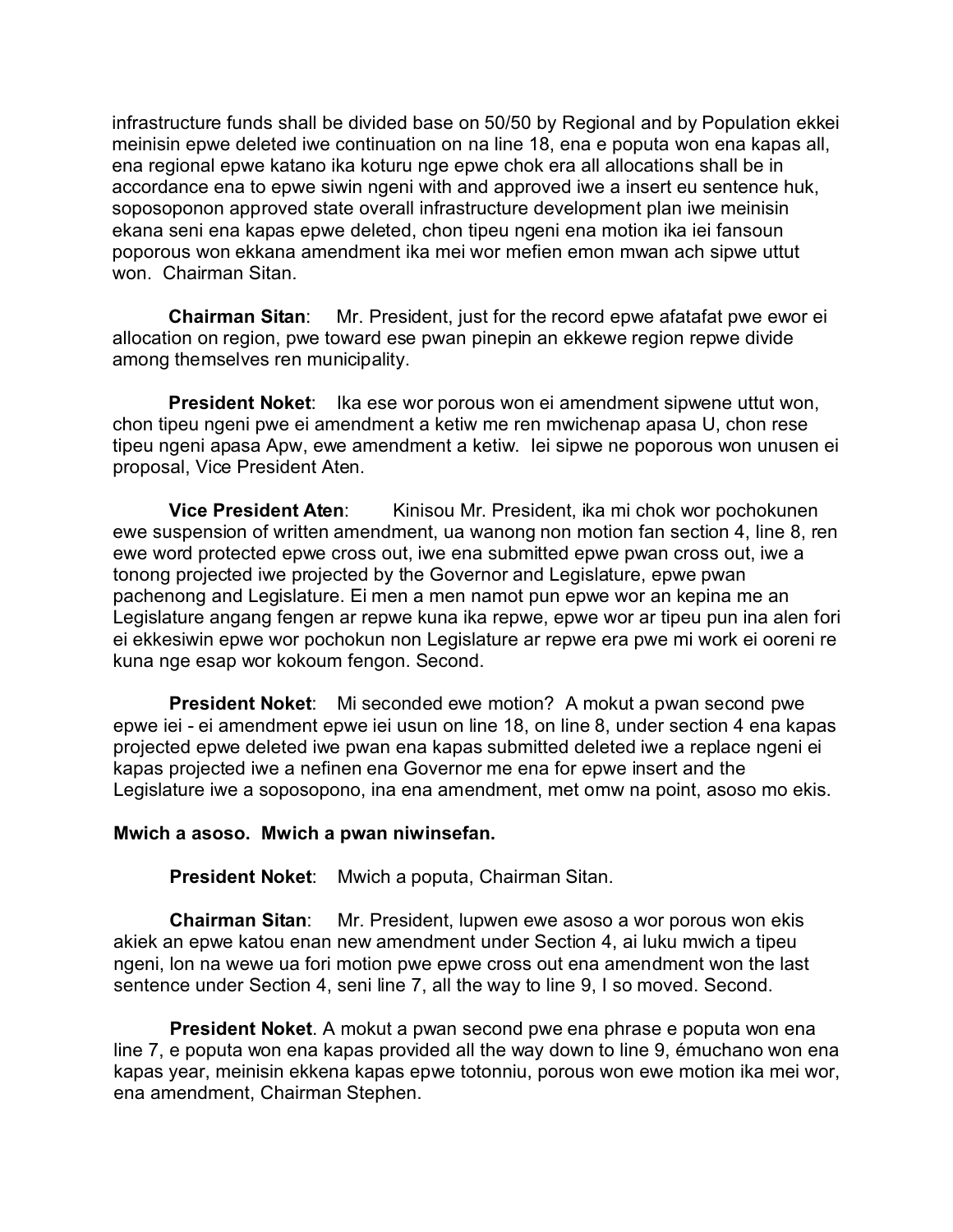**Chairman Stephen:** Kinisou chapur ren Chairman Sitan, pun eni an aipwe tipis ngeni unusen non ei Committee Proposal, ika e fen osukosuka en Section 4, nge kinisou an pwan weweiti an epwe akuchanong.

**President Noket:** Iwe ika epwan wor mefien emon ika ese wor, sipwene uttut won ewe amendment, chon tipeu ngeni pwe mwich a atiwa ewe amendment an epwe totonniu won ena line 7, ekkena kapas epoputa won provided end on ena kapas year non line 9, apasa U, chon rese tipeu ngeni apasa Apw. a carried ewe motion iei fansoun sipwene porous won unusen ena proposal ika mi chuen wor an emon porous, iei fansoun. Chairman Mino.

**Chairman Mori**: Mr. President, kose mochen emon epwe mwo guide-ini ei won what's left, of the amendment, proposed amendment.

**President Noket**: Metena e left won na amendment, line 4, mi chok nom, ena line 13, ena none restrictive available operation iwe pwan line 14, ena amendment e kapachenong geographical regions line 15, ena for infrastructure, e kapachenong pwan won line 15, ena kapas development e totonniu, iwe a kapacheta infrastructure, iwe a line 16, tori line 18, iwe ena line 16, e poputa won ena kapas any region, huk omusano, ena line 17, ena poputa seni ena kapas the allocation of such infrastructure fund shall be divided base on a 50/50 by regional and by population a totonniu unusen ena, iwe pwan line 18, ena sentence epoputa won all regional ena regional epwe pwan totonniu, allocation shall be in accordance to ena to epwe kapacheta ena kapas with and approved iwe a kapacheta ei sentence "state overall infrastructure development plan." (period), meinisin ekkena kapas epoputa seni plan by each regional leadership tori ena infrastructure plan epwe totonniu. Ika Chairman Sitan, mi clear ai we, ika ese kon ien pung.

**Chairman Sitan**: Ewer ii chok add, pwe wewen base on met ei title mwo epwele siwil epwele chok amend section 6, section 4, ese chuen no change, iwe epwe chok amending certain for the operation and infrastructure allocation to read as follows, amending ren regarding limitation on the alteration of the annual budget, wewen the whole ese chuen wor kasiwil on current section 4.

**President Noket:** Secretary, en mi take note won na, iwe a fat ena amendment, Chairman Mino. Ese chuen wor. iwe sipwene uttut won unusen won ei proposal nge epwe koko it pwan ewe chok instruction epwe engon re utti U etongeni pass ei proposal, nge emon ese utti, iwe, ika ekkewe, mi pwan, rese vote, iwe ese count ar vote. Chairman Mino.

**Chairman Mori**: Mr. President, ua move-ei pwe a koukitiw porous won ei proposal, second.

**President Noket**: a mokut a pwan second pwe a koukitiw porous won ei proposal, chon tipeu ngeni ewe motion apasa U, chon rese tipeu ngeni apasa Apw. a koukitiw anini, Secretary kopwene koko it.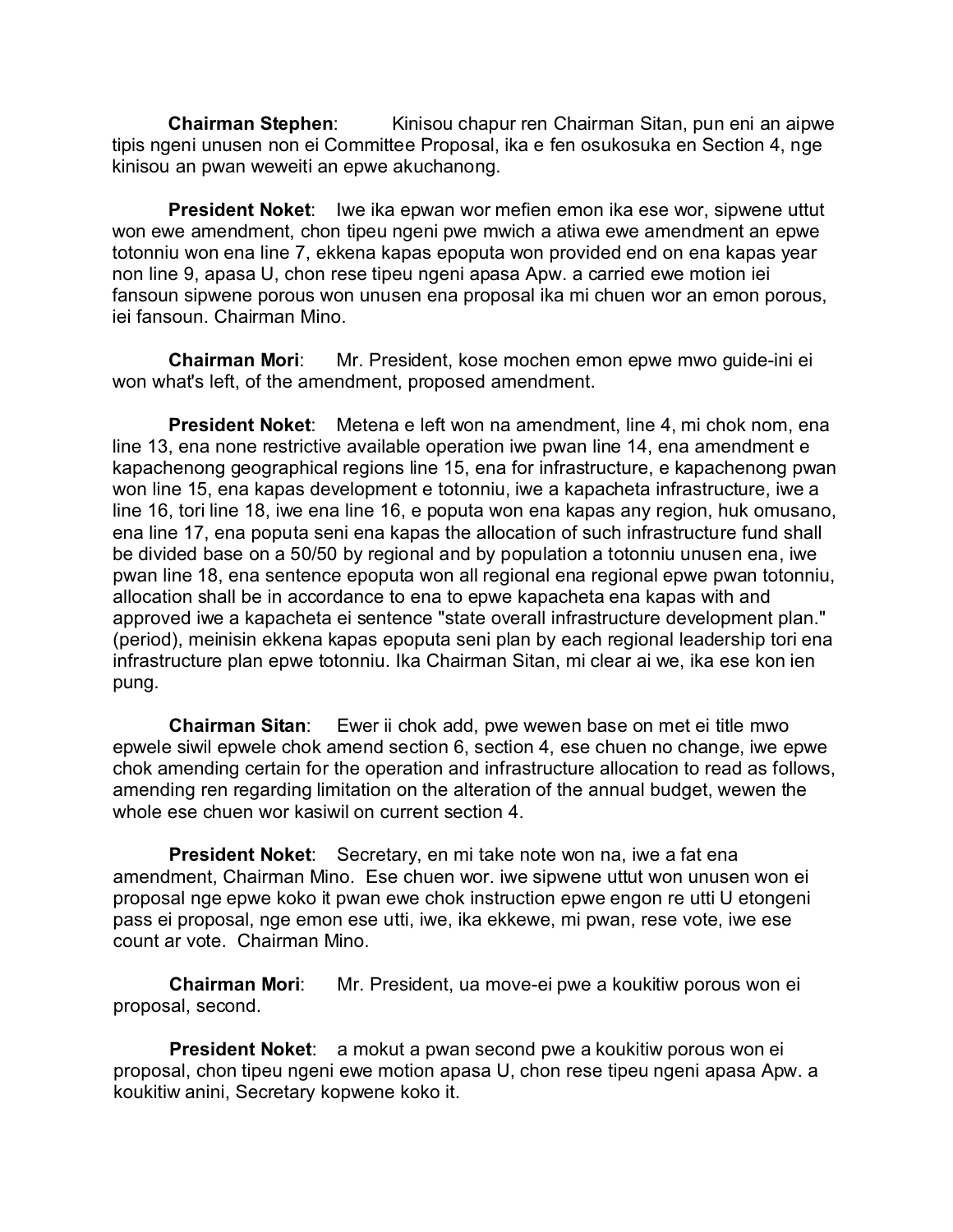| Secretary: Del. | Mori                                     |      |
|-----------------|------------------------------------------|------|
|                 | Del. Nifon                               | U    |
|                 | Del. Raymond                             | Ewer |
|                 | Del. Rosokow                             | U    |
|                 | Del. Sitan                               | U    |
|                 | Del. Stephen                             | AU   |
|                 | Del. William Keiuo                       | Ewer |
|                 | Del. Williander                          | Ewer |
|                 | Del. Vice President Aten                 |      |
|                 | Del. President Noket                     | U    |
|                 | 2nd called                               |      |
| Del. Mori       | ua siwini ai vote pokiten e              |      |
|                 | mwanino itei we, ai original             |      |
|                 | vote, iei ua siwini uwa U                |      |
|                 |                                          |      |
|                 | Vice President Aten, fan iten e atai ach |      |
|                 | safei under protest U                    |      |
|                 |                                          |      |

Mr. Presient, pungun uttut won CPNo.3-07; CD3; chon utti Yes, engol (10), (4) mi absent.

**President Noket: CPNo.3-07;CD3; a pass** aruan anea.

#### **Mwich epwe mwo ekis asoso.**

#### **Mwich a asoso, mwich a puwl niwin sefan.**

**President Noket:** lei sia nomw won Second Reading of the Committee Proposal won na agenda ika order of business 9. Chairman Sitan,

**Chairman Sitan**: Mr. President before sipwe dissolve ngang ii mochen chok re-considerini ewe CPNo.3-06 iwe sipwap pual angang won ma tomorrow ika nge ipwe chok re-considerini. Ia fori ew motion pwe reconsider to be discuss tomorrow.

**President Noket**: Sipwemwo asoso ekis.

#### **Mwich a asoso, mwich epwe pual niwin sefan.**

**President Noket**: Mwich a pual popusefanita, iei sia nomw won order of business # 9, Chairman Sitan

#### **RECONSIDERATION OF COMMITTEE PROPOSALS**

**Chairman Sitan**: Mr. President, ia fori motion pwe CPNo.3-06;D2 epwe reconsider, place won 2nd reading.

**President Noket:** A mokut a pual second pwe CPNo.3-06;D2 epwe put, place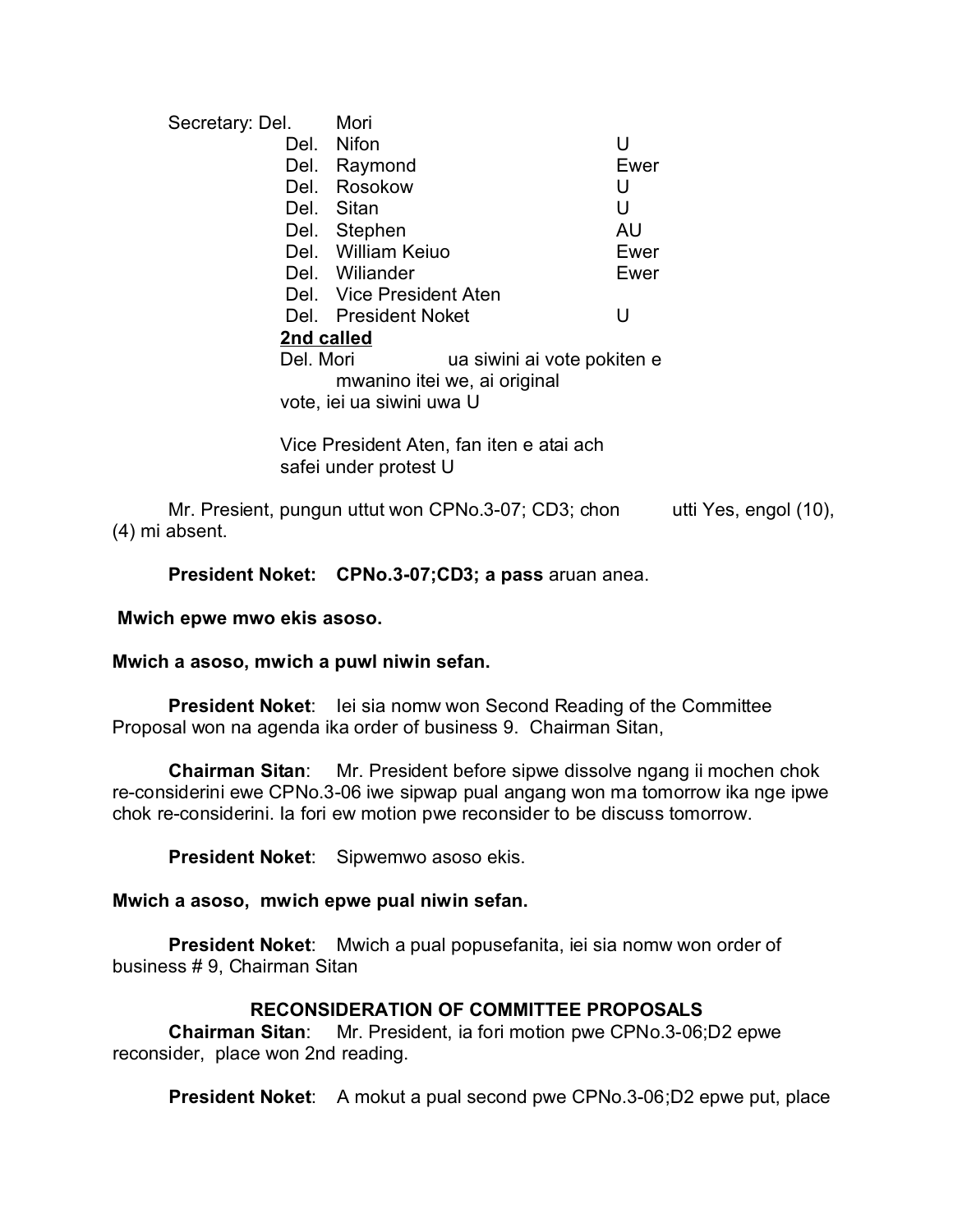won 2nd reading non plenary. Chon tipew ngeni ewe motion ren reconsideration, apasa U, chon rese tipew ngeni apasa Apw. A carry ewe motion a reconsider ewe CPNo. 3-06. Chairman Sitan.

**Chairman Sitan**: Mr. President, ia pual fori motion pwe ei Committee Proposal epwe place won 2nd reading ren mwich nesor, plenary.

**President Noket:** A mokut a pual second pwe ewe CPNo.3-06 epwe place won 2nd reading plenary, ren nesor. Chon tipew ngeni ewe motion apasa U, chon rese tipew ngeni apasa Apw. A carry ewe motion, CPNo.3-06 epwe place won order of business nesor, epwe nomw won 2nd reading CP plenary.

#### **Mwich a asosolo, a pual niwin sefan.**

**President Noket**: Floor Leader William,

**Flr. Ldr. William K.:** Ewer, kinisou chapur, ika usap pual out of order, uwa wanong non motion pwe ewe CPNo. 3-15; epwe tota won angangen nesor ren 2nd reading,

**President Noket**: A mokut a pual second pwe ewe CPNo. 3-15; epwe place won order of business ren nesor, won 2nd reading plenary. Memef won ewe motion. **Chairman Stephen**: Uwa withdraw-ni ai address won ewe motion.

**President Noket:** Ese wor memef, chon tipew ngeni pwe mwich an Committee Proposal epwe ne place won order of business ren nesor, plenary 2nd reading apasa U, chon rese tipew ngeni apasa Apw. Ewe CPNo. 3-15; iei a place won order of business ren 2nd reading plenary nesor. Chon tipew ngeni apasa U, chon rese tipew ngeni apasa Apw. Ewe CPNo. 3-15; iei a place won order of business non 2nd reading plenary ren nesor. Iei sipwene angang won 2nd reading of Committee Proposal verses Committee of the Whole, Floor Leader William.

**FIr. Ldr. William, K.:** Kinisou chapur Mr. President, uwa wanong non motion pwe plenary epwe ne stand recess, epwe ne winini won committee of the whole

#### **Mwich a asosono, mwich a pual niwin sefan.**

**President Noket**: Floor Leader William,

# **SECOND READING OF COMMITTEE PROPOSAL - COW**

**Flr. Ldr. William, K.**: Fan iten ewe ew wewe, uwa wanong non motion pwe plenary epwe ne mwo dissolve, epwe ne winiti committee of the whole.

**President Noket:** A mokut a pual second pwe plenary epwe ne dissolve into committee of the whole, chon tipew ngeni ewe motion apasa U, chon rese tipew ngeni apasa Apw. Ewe motion a carry, iei sipwe ne tonong non committee of the whole,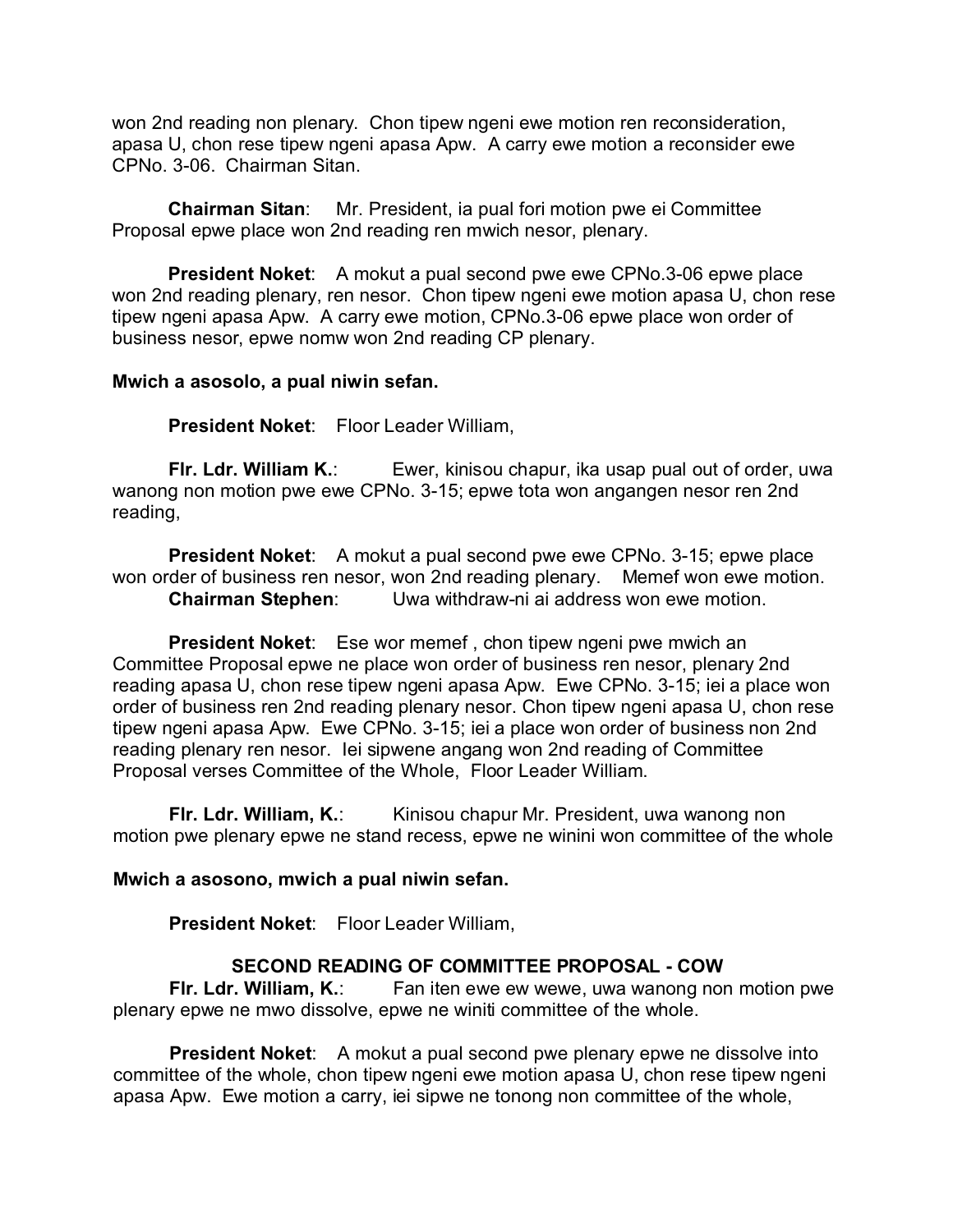mwich epwe mo ekis asoso iei.

#### **Mwich a asosolo, a pual niwinsefa.**

**Chairman Willander:** Kinisou chapur, iei Committee of the Whole a poputa, Chairman Mori.

**Chairman Mori:** Kinisou Mr. Chairman of COW, ngang uwa omokutu pwe epwe ekesiwin ekkena order, ren ena 1 ngeni 7, ena 7 epwe place as #1, and the rest renumber accordingly. Second.

**Chairman Wilander**: A move a pual second pwe ei number epwe siwin, number 7 epwe mweteta ngeni nenien #1, nampa 1 epwe ne etiw won nampa 2, iwe a tetennitiw. A move a pual second chon tipew ngeni apasa U, chon rese tipew ngeni apasa Apw. A passed. Chairman Nifon.

**Chairman Nifon**: Kese mochen sipwe mw asoso

#### **Mwich a asoso, mwich a pual niwin sefan.**

**Chairman Wiliander**: Iwe sipwe angei CP No. 3-34, (Unicameral, sipwe tungor ngeni Secretary epwe mwo emwenikich won, Secretary.

**Secretary**: Mr. Chairman, CP No. 3-34; amending Article V, of the Chuuk State Constitution by changing the bicameral Legislature to a unicameral Legislature.

**Chairman Willander**: Iei fansoun poraus, Chairman Sitan.

**Chairman Sitan**: Mr. Chairman, mei wor en floor amendment epwe instead of committee proposal epwe floor amendment ina mi pass out, ina epwe 3-34;CD1 esap poutano na epwe chok ew floor amendment en by document, ia move-uni. Mr. Chairman ipe awewei ena floor amendment very simple. Ei floor amendment echok siwini ewe initial won pwe mei 6 ekkewe seat won ekkewe 28, nge iei a open it up a all regional nge ekkewe seat mei assigned ngeni ekkewe region ina esap chiwenno fix pual won ekkewe sub-region. Kinisou.

**Chairman Wiliander**: Ese pual wor an emon poraus won ewe amendment. Delegate William.

**Delegate William**: Ewer, kinisou Mr. Chairman, ngang uwe ekis osukosuk pwe ese nomw fen rem ena Floor amendment, seni Chairman Sitan.

**Chairman Wiliander**: Mwich epwemo asoso.

**Mwich a asosono, a pual niwin sefan.**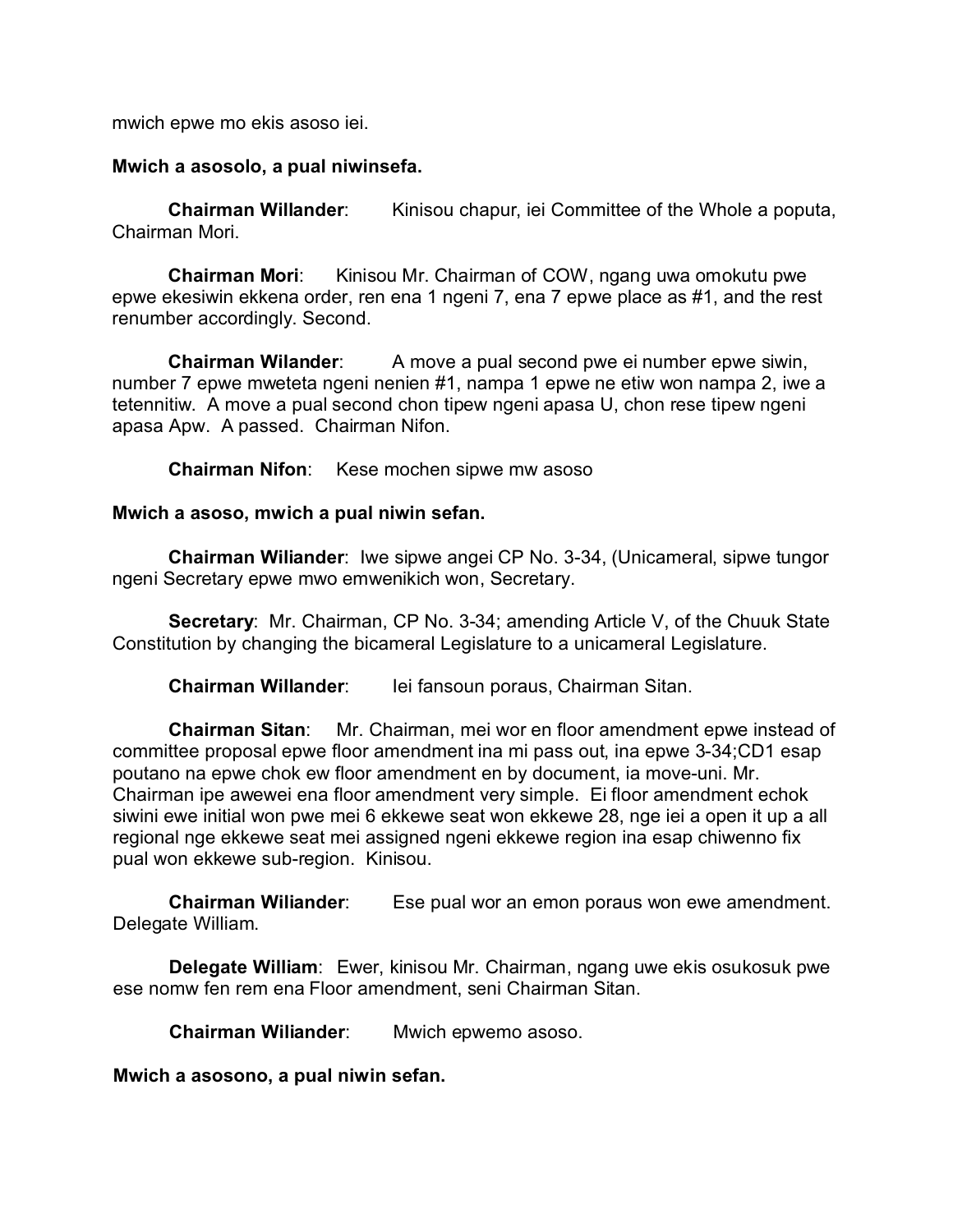**Chairman Wiliander**: Mei wor ewe amendment seni Chairman Sitan, sipwemwo tingor ngeni secretary epwe emwenikich won.

**Secretary Paul**: Mr. Chairman, ena Propose Floor Amendment, a nomw non na submitted version by Chairman Sitan, won na section era amendment, Article V, of the Chuuk State Constitution is hereby amended to read as follows, iwe a etiw unusen na Article V, masowan kana meinisin ina mi affat pwe masowan an Chairman Sitan propose floor amendment.

**Chairman Wiliander:** lei fansoun discussion won na propose floor amendment. President Noket,

**President Noket**: Kinisou chapur Mr. Chairman, ngang mi wor ai kapas eis ngeni ewe e wisen fori ei amendment, nge akoman upwe omusomus pwe use mo ngang aneanochu ei amendment fengen me ai upwe anono fengeni me ewe a fen pass, ewe CPNo.3-28, nge ita upwe chok kapas eis ika mei chok nonofengen kapasan ewe 28 me ei amendment nge chinon chon ekkan region. Ika mi sokofesen ekkoch qualification me impeachment ika seni ewe sia fen pass-ini. Upwe uwei ai kapas eis ngeni Chairman pwe ita met chok epwe siwin, ena regional, an esap kon puwal osukosuk aramas, nge ena membership, ena nono chok me 28. Iwe ren metekkewe meinisin ese ku ena regional, iwe epwe chok nono fengen me ewe 28, ewe CPNo.3-28, ewe sia fen pass-ini. Ita ina ai ekiek.

**Chaiman Wiliander**: Delegate Sitan

**Chairman Sitan**: Kinisou Mr. Chairman, ewer ina ach na intention pwe ei epwe same every where, infact won page 03 an pual incorporated ewe ren qualification of membership based won ewe amendment an Mr. Mori, go back ngeni an President Noket, ewe kapas eis, ewer 28 members, kasiwin chok, instead of sub-region nge epwene regional. Are epwe wor ekkoch ma mistake ekis ai nuku sipwe address pwe epwe similar ngeni chok ewe, pwe ma ai weweiti ewe gentlemen agreement ise tipewno won sapw kon nien deviate seni.

**Chairman Wilander**: Ese pual wor memef won ewe amendment? Chairman Nifon.

**Chairman Nifon**: Kinisou Mr. Chairman, akomwan, ngang upwe pual chok ii kapas eis ngeni ewe introducer ika ren chok an epwe fat ach, an Convention weweiti. Awewechok ren met mi fis iei, awewe ren Southern Namoneas ren local members fumon 7, ren chon an ekkewe number of membership ew me ew ekkewe kinikin non Southern Namoneas, ochufongeni iwe a ina mei fat ena fisu 7. Nge ai ei kapas eis, Uman chon uman repwe pual utti ika uttut ekkewe candidate seni Tonoas?

**Chairman Wiliander**: Ponuweni ewe kapas eis Chairman Sitan.

**Chairman Sitan**: Ewer, mei pung ai ma intention, pwe epwe regional wewen,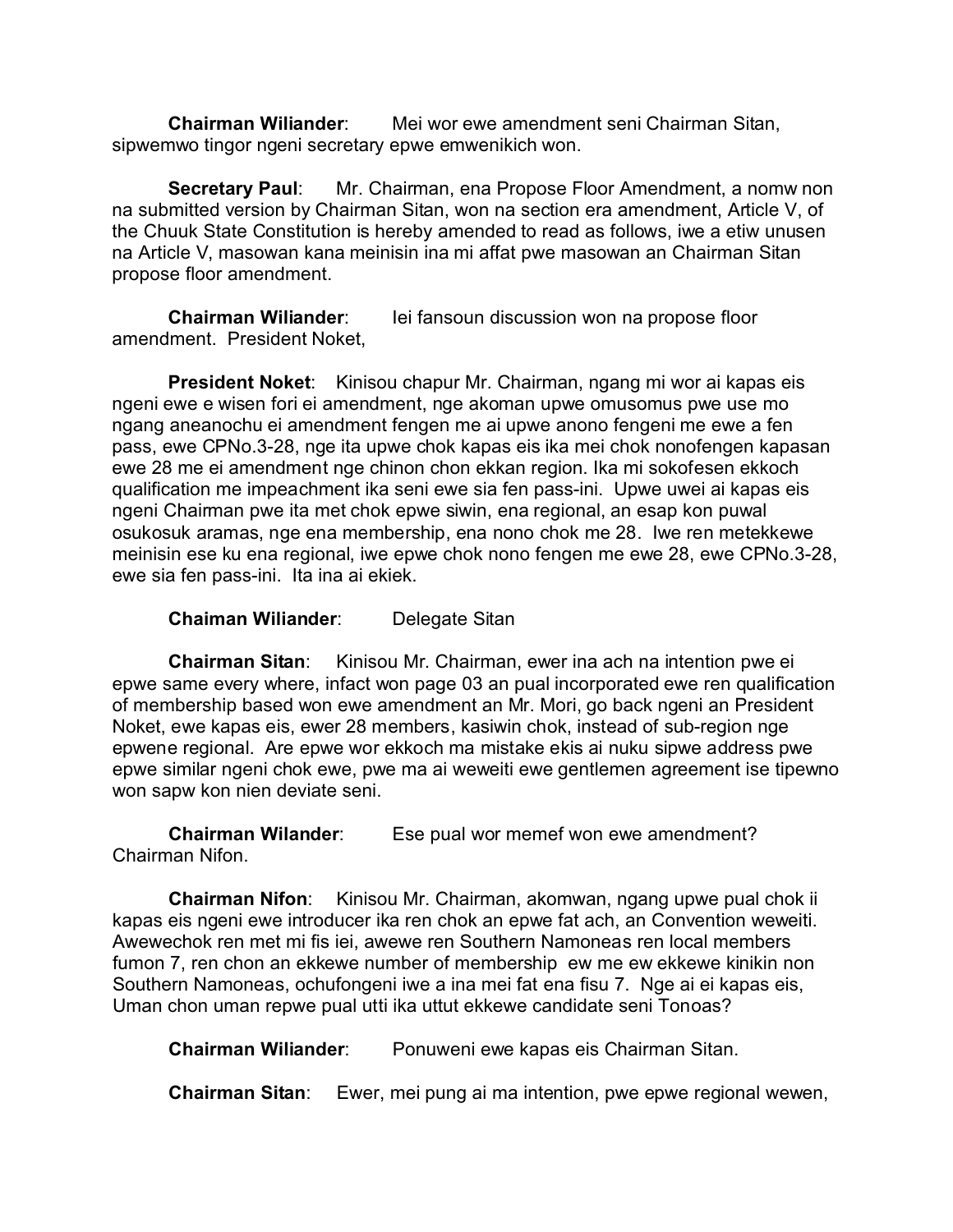Southern Namoneas fumon 7 nour, iwe the top seven candidates ir repwe pass non unusen ewe region, non Southern Namoneas. Chon Tonoas ir mi tongeni fini chon Uman ika vice versa. Wewen ma meinisin epwe, usun chok an Northern Namoneas ewe.

**Chairman Wiliander**: Sopwosopwono Chairman Nifon.

**Chairman Nifon**: Ewer, sia kuna ekis ena uniqueness ren Northern Namoneas, mei ekis aro unique seni ekkewe region meinisin ee, ika sie view-ni ach ei regional, iwe ita epwe fumon 7, representative seni - pwe ina ukukun tupwun Northern Nomoneas non ewe region fumon 7, nge ika pwe si build as a sub-region iwe only five 5.

**Chairman Wiliander**: Chairman Sitan.

**Chairman Sitan**: Mr. Chairman, omusala met ma ai weweiti, pwe are ei sub-region epwe fumon 7, non Southern Nomoneas, iwe ew regional epwe pual fumon 7, tiweno chok are e wor ekis mistake me ekis nge epwe chok same number under ei current system, in the house nge instead of sub-region, tupun regional.

**Chairman Wiliander**: Chairman Nifon,

**Chairman Nifon**: Ina ai na ekis wewengaw pun Northern Namoneas, Weno, Piis, Fono ew region, ew me nein ekkewe five 5 region. Yet at the same time, mei pual ew meniein ekkewe 13 sub-region. Iwe ika si angei en nimon 5, pwe sipwe era ien tipwun Northern Namoneas, iwe Northern Namoneas e represented as a sub-region. Nge ika pwe epwe fumon 7, iwe a represented as region as whole. Use sinei ika introducer mei get the point. Ina puata ngang u era mei ekis unique Northern Namoneas, mei on one point it says, one of the five 5 main region non Chuuk. One of the five 5 geographical region. At the same time mei pual one of the thirteen sub-regional non Chuuk. Iwe an epwe ew sub-region, inan representation seni nimu 5, ika pwe epwe ew me nein ekkewe nimu 5, region representation seni epwe fumon 7.

**Chairman Wiliander**: Mwich epwe mwo asoso. Mwich a pual poputa. Ei chepen epwe mw ngeni Chairman Mori ei fansoun.

 **Chairman Mori**: Ngang, ita ii upwe, use sinei ika Chairman Nifon mei nomw won ika fansoun ach mwich sise asoso anuwe statement ren ewe ekkewe nimon 5, kapach ekewe

Ruomon 2, mei unique an Northern Namoneas uwe situation, ren nour kewe. Nge ita pual ren aichok upwe aninisita ren awenewenen ei nimon non ei, ewer kich mi weweiti uniqueness ren ekkewe fumon 7, ir pual sub-regional, pual regional fengen chok meinisin. Iwe nge sisap kon nien anonopoku ekkewe nikinikin met mi fis non ei existing setup ren an nouch ei Constitution ren ei bi-cameral Legislature. Pun ekkewe ruwomon 2, e kapach ngeni ekkan nimon 5, mi uniform ngeni regions meinisin, no matter how small, how big, mei chok ruwomon, nge ei sie nenengeni, ei proposal iei, e anongonong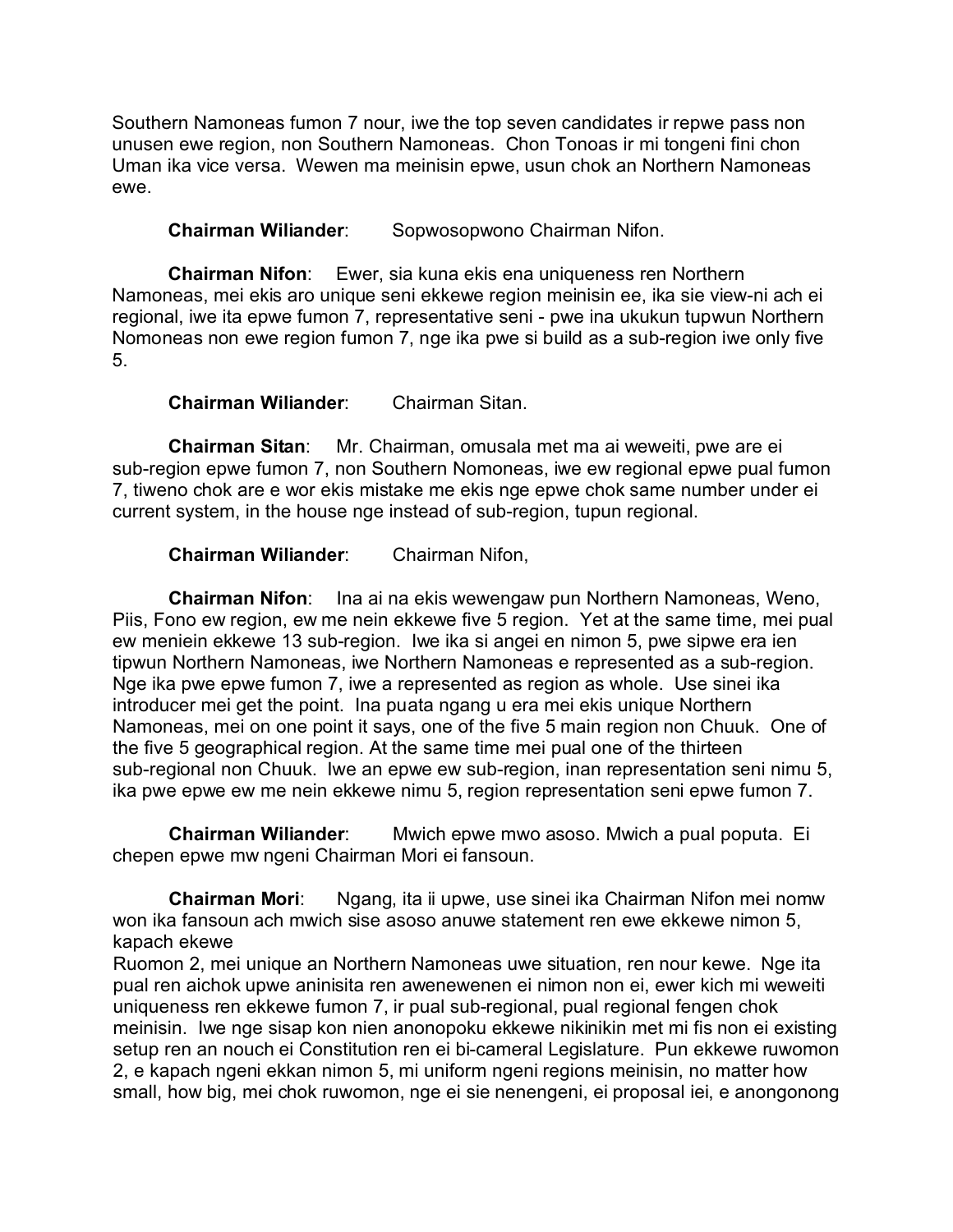won pual met composition ei house. Iwe wewen a nimon 5. Kinisou chairman of COW.

**Chairman Wiliander**: Sopwosopono poraus. Floor Leader William K.

**Floor Leader William K.**: Ewer, kinisou chapur Mr. Chairman, fan ei wewe ii kich mei mecheres ach sipwe weweiti ei committee proposal me ena floor amendment, ina popun uwa wanong non motion pwe a koukutiw porouse won na ew amendment.

**Chairman Wiliander:** A mokut a pual second pwe a koukutiw anini won na ei floor amendment, chon tipew ngeni apasa U, chon rese tipew ngeni apasa Apw. A carry ewe motion. Sipwe mo asoso.

## **Mwich a asoso, mwich a pual niwinsefan.**

**Chairman Wiliander**: Secretary, emwenikich won ewe floor amendment kich mi nomw won iei.

**Secretary Muritok**: Mr. Chairman, ei floor amendment a katonong seni Chairman Sitan, a wenengeni Section 3 echok akasiwini napanapen ututun monun ewe 28 member house unicameral, seni sub-regional ngeni regional. Wewen pwe, napanapan chochon ei Legislature mei 28, nge napanapen ututur iwe, esap chiwen met mi fifis ikenai, ekkewe 13 Election District pwe epwele fiti ekkewe ara pwe regions, five 5 regions non Chuuk. Noun ew region representative ngeni ewe Legislature, epwe chok utut unusenapen non ew me ew region, usun chok napanapen Weno, non met mi fis iei. Ina akauchean ena akasiwin. Iwe ekkena ekkoch me non, iwe mi chok chives ngeni pual masowen ewe sa fen pass-ini Monday.

**Chairman Wiliander:** Kinisou Secretry, any more further discussion? Chairman Sitan.

**Chairman Sitan**: Chairman, an chok epwe mwitir ach angang, ipal repeat-ini, are mi wor upwe chok era ma Blanket the for nation, pwe are mi wor masowan ei e sokoseni 3-27;CD3, epwe kasiwin epwe chive ngeni enan, chinon chok, ewe kafinitan. Ina na sipwe use as basis. Kinisou.

**Chairman Wiliander**: Ese pual wor, me men ach sipwe uttut won ewe floor amendment? Ika ese wor iei fansoun sipwene uttu won. Chon tipew ngeni apasa U, chon rese tipew ngeni apasa Apw. A motion a carry. Delegate Nifon,

**Chairman Nifon**: Kinisou Mr. Chairman, mei wor ai ei floor amendment ngeni ewe floor amendment, epwe ne pass inong, won na chok pual Article V, legislative, Mr. Chairman ika kechok ekis mut ngeni ei upwe ekis menapei an members repwe weweiti. Ita upwe tingor ngeni members ika mi wor nour na floor amendment mei mak, CPNo.3-34;CD1, nge esap chiwen CD1 epwe ne chok amendment ngeni amendment. Iwe non Section 2, metoch meinisin masonwen chok ewe, nge non Section 2 ruwomchuchok non line 6,me line 7, e tonong, pwe line 6, the legislature consist of, iwe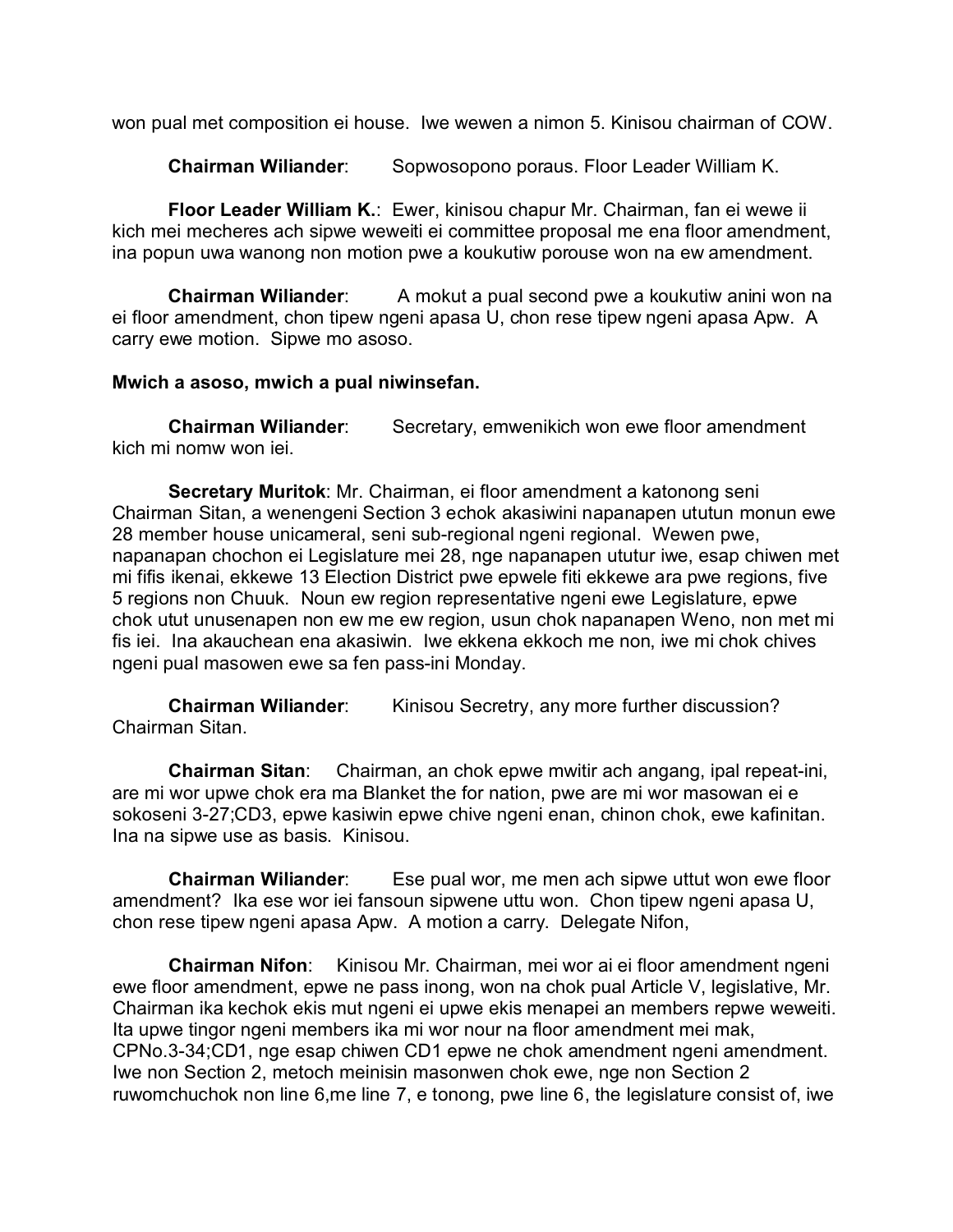a ekesiwin seni 28, ngeni 33. Ina ekan ekkesiwin. Ew me nein ekkena ekeswiwin. Iwe a etiw non line 7, who shall be known as senators, ei senatorial region mei chok now me non ewe original iwe ena e kapachenong nefinen region me shall, epwe ew senatorial region, and an election district shall not at least one member. Ikkena non Section 2. Section 3, non line 11, a at and thirteen 13 election districts, ita epwe iei usun, for the purpose of representation in the legislature, the State of Chuuk is divided into five 5, senatorial regions and thirteen 13 election districs. Ei representative with the legislative shall be apportioned as follows. Iwe pual ikkena ekkena amendment a tonong a kapchenong non na proposal, amendment. Namoneas consisting of Weno, Piis, Fono. Emon 1 member, Souther Namoneas emon 1, Faichuk emon 1, Mochunok emon 1, Northwest emon 1. Iwe non line 26, minafon kapachenong, election district representative district representative in the legislature shall be apportioned as follows. District one 1 Weno, Piis Paneu, Fono, nimon 5, Southern Nomoneas, Tonoas me Etten 2, a fetiw fetiw tori omuchunon won line 20 epwe emon. Iwe non line 25, epwe start with line 24 section 5, every four years when the new legislature convenes, the legislature shall organize by the election of one its member from among the members elected by senatorial region as presiding officer. Wewen nge ena amendment a fori pwe ekkewe chok nimon 5, re elected by senatorial region, repwe eligible to run for officers. Iwe metoch meinisin, seni ena, masowen chok sia fen passinanong. Ina chok ekkena ekesiwin, ena won line five 5, line section five 5, ena e kapachenong seni ekkewe re kefinita seni region, iwe non Section 3, seni line 11, nofochitiw tori line 20, non Section 2, 28 e siwin ngeni 33, iwe election district e pachenong ren na senatorial region. Mr. Chairman, ina, ekkena anapanapen ekkesiwin ngeni ewe proposal a wesino. Kinisou chapur.

**Chairman Wiliander:** Kinisou, Chairman Nifon, lei fansoun discussion won ewe amendment to floor amendment, delegate William.

**Floor Leader William, K.**: Kinisou chapur Mr. Chairman, ita upwe chok ii kapas eis won meinsin ekkna metoch mi consistent nge ekkena chok nimon 5, ngang uchok mochen eis ika epwe ifa usun napanapen ar repwe pual pacheta won ewe ballet sipwe tongeni sinei pwe ir, mei sokoseni ekkewe 28, ina chok ew, pwe ika ke nengeni won ei esap tongeni affata ika iokan repwe run ngeni ewe nomon 5, iokan repwe run ngeni ewe emon 1 seat. Awewe chok won am ei region, ina chok ai kapas eis.

**Chairman Wiliander**: Ese wor epwe tongeni aninis won ewe kapas eis seni William. Chairman Nifon.

**Chairman Nifon**: Ika esapw kon nien ponu ena kapas ei nge, ita ma non chon fori angangen ewe uttut repwap fori an epwe identify me won ewe ballet. Ren ena, epwe wisen ewe election office ar repwe fori an epwe identify.

**Chairman Wiliander**: Ese pual wor? Chairman Aten, Sipwe mw asoso.

**Mwich a asoso, a pual niwinsefan.**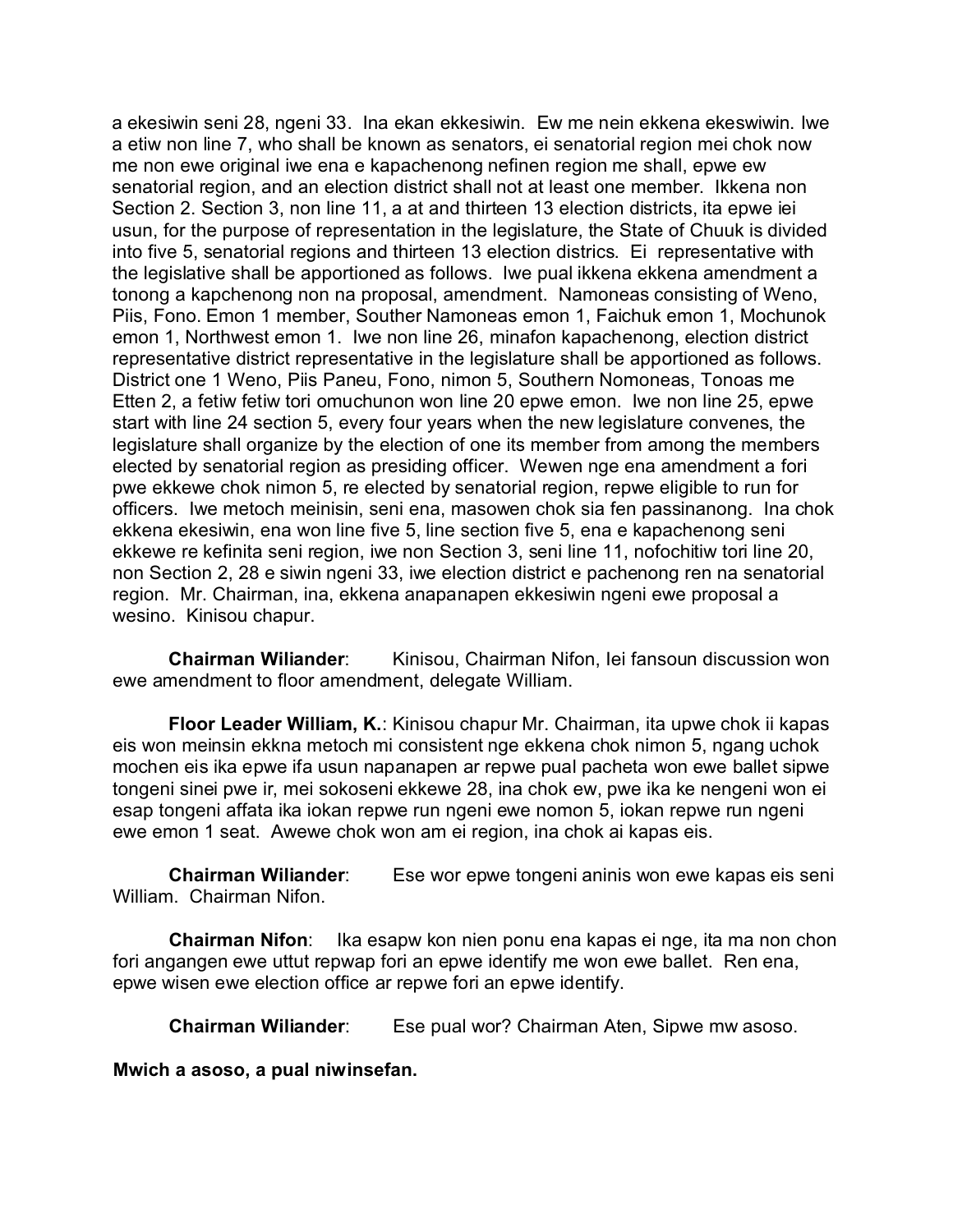**Chairman Williander**: Iei fansoun ewe amendment to floor amendment. Chairman Nifon,

**Chairman Nifon**: Anongonong won ekkewe poraus non ach ewe fansoun asoso, fan iten kinamwen me tipew, uwe withdrawni ai na propose floor amend. Sipwe mwo asoso.

## **Mwich a asoso, mwich a pual niwinsefa.**

**Chairman Wilander**: A mokut a pual second pwe a withdraw ewe amendment ngeni ewe floor amendment, chon tipew ngeni apasa U, chon rese tipew ngnei apasa Apw.

A carry ewe motion. Floor Leader William.

**Acting Flr. Ldr. William, K.:** Kinisou chapur Chairman, pokiten ewe weweoch, sa fokkun weweoch non ewe asoso, iei popun uwa wanong non motion pwe a koukutiw poraus won unusukapan ewe CPNo. 3-34.

**Chairman Mori**: Point of information, Mr. Chairman.

**Chairman Wiliander**: Delegate Mori.

**Chairman Mori**: Ai nuku under the rules sise tongeni motion-uni an epwe koukutiw poraus chok ika ka mefi nge a much poraus iwe ka ruluni won neniom na.

**Chairman Wiliander**: Pochokunen ei sea, ei chepen, a koukutiw anini. Asoso mwo.

#### **Mwich a asoso, a puan niwinsefan.**

**Chairman Wiliander**: Mwich a puan soposopono, Floor Leader Mr. William.

**Acting Flr. Ldr. William, K.**: Kinisou Mr. Chairman, iwe uwa ma wanong ewe motion pwe ita a koukutiw poraus won unusekapan ewe Committee Proposal No. 3-34; I so moved. Second.

**Chairman Wiliander**: A wor ewe motion a puan seconded pwe a koukutiw anini won unusekapen ewe proposal 3-34; chon tipeew ngeni apasa U, chon rese tipeew ngeni repwe apasa Apw. A carry ewe motion. Sipwe mwo episi. Esap ina ewe ouwe moche. Met murin ei. Ami mi ready ren Committee Proposal No. 3-30; Secretary kose mochen kopwe emwenikich mwo.

**Secretary Paul**: Chairman, Committee Proposal 3-30; itenapan a apasa to amend Article VIII, of the Constitution of Chuuk State by adding a new Section 10, esap 11 pwe 10, relating to establishing a State Office of Taxation Revenue under the Legislative Branch of Chuuk State Government to read as follows.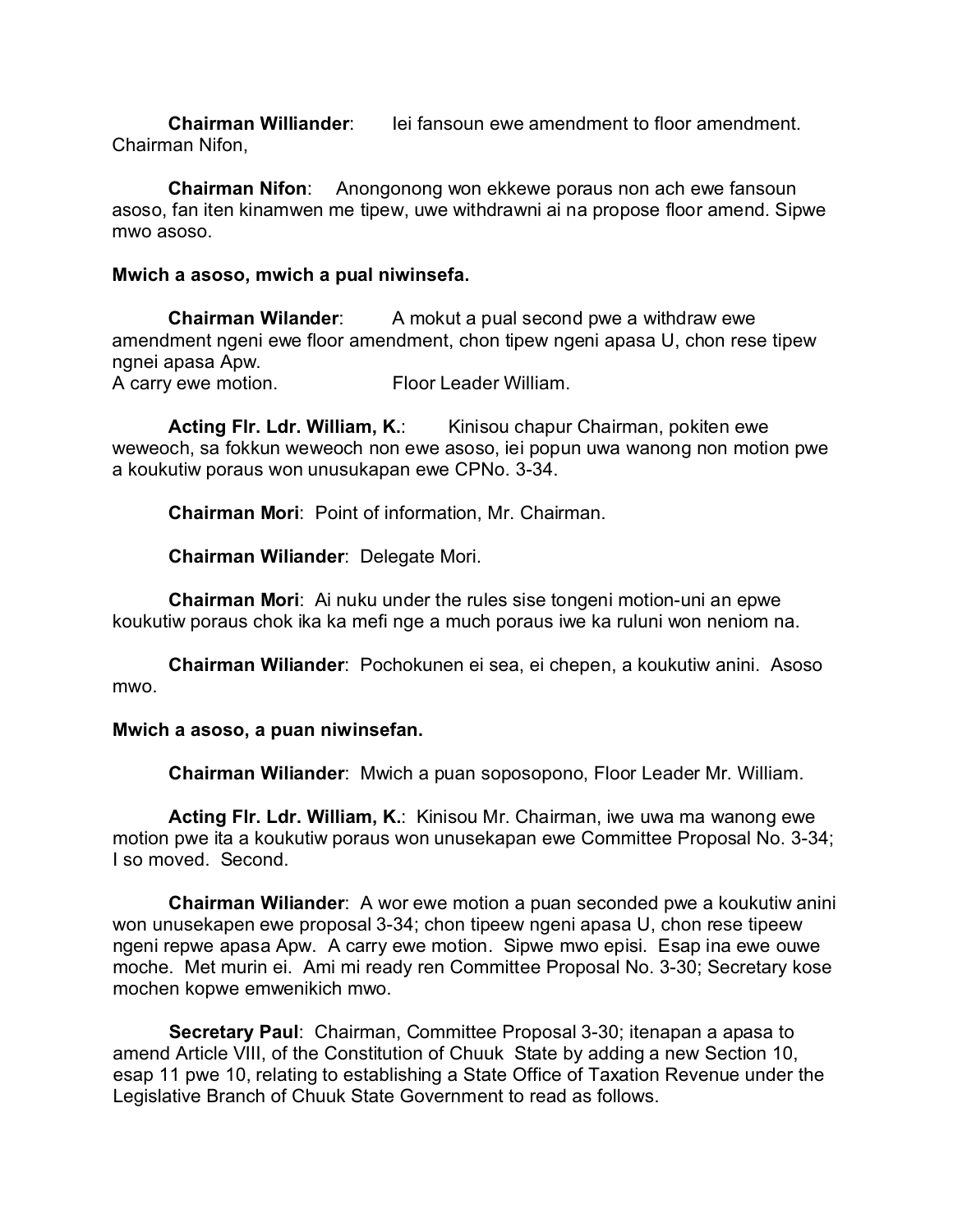**Chairman Wiliander**: Iei fansoun discussion won ewe Committee Proposal No. 3-30; President Noket.

**President Noket**: Mr. Chairman, ngang upwe pwarata ngeni mwich, use kon nien tipeew ngeni ika use - pokiten use wewe ngeni ei eu anapanap an epwene foruta eu Chuuk State Legislature Tax and Revenue epwene nom non ewe Legislature. Ai ekieki sia fen ma establish-ni nouch ei constitution an epwe wor nemenien Executive, epwe wor nemenmien Legislative, epwe puan wor nemenien Judiciary Branch. Iwe sia puan dicdate-ni non nouch ei Constitution pwe ewe Governor ii epwe ne wisen execute-ni me implement-ini meinisin non annuk, annukun ach ei state as an executive power, iwe ina wewen me rei, ei anapanap iei a kon fit ngeni an epwe nomw non Executive Branch ewe function an ewe Exective, nge esapw pual ewe function an ewe Legislative ren an epwe chok for annuk, nge esap pual wisan execute-uni ika kiach ei ika metekan ra fori. Kinisou chapur.

**Chairman Wiliander**: Kinisou chapur Mr. President, Chairman Stephen.

**Chairman Stephen**: Kinisou Mr. Chairman, ngang upwe pual chok ii tapwei won enan wewe, uchok pual ma - ai nan era to amend Article 8, by adding a new Section 10, relating dot, dot, dot, iwe under the Legislative Branch. Iwe ma ei function e proposed under Legislative Branch wewen epwe niwito fan an legislative branch non final. Kinisou, ina chok pual ii mefi eina mei pual chok sa non enan wewe, mei finuk fesen en proposing intent me en neni. Kinisou.

**Chairman Wiliander**: Floor Leader William

**Acting Flr. Ldr. William**: Kinisou chapur Mr. Chairman, ai nuku, ei anapanap mei pual tongeni kawor, mei pual tongeni tawe seni chok Legislature ar repwe putting as prescribe by statute, ina puata ai nuku ese pual kon necessary ach sipwe fokkun kanapuseno non ei men, pwe etefen kanapus iwe sia tipis ngeni ekkan fansoun a feito. Iei popun ngang upwan fiti nouch we president, pwe ita sipwe ii nikitaou ei, nikit ngeni Legislature epwe pukun prescribe by statute met mei ochungeni ach ei government non ekkei ran sia fori ika epwe iei ma epwe ochu ngeni mwo, ita ina met mefiei. Kinisou chapur.

# **Chairman Wiliander**: Delegate Nifon.

**Chairman Nifon**: Kinisou, pokiten sise tongeni nini non COW, ina pwata, met ngawan sa, isenono ei, epwap ninino me won deck, esap pii sefanita pwe ma meinisin ii kich, usema sinei ika mi wor neich epwe kono kunaean. Nge kich mi pusin kuna pwe en responsibility it's rest with Executive Branch. Nouch ei constitution, usun met President a fen apasa, a kuna ewe separation of power, iwe epwan ngaw an legislative epwe pual ruwemasei executive. Kinisou.

**Chairman Wiliander**: Kinisou, delegate Mori.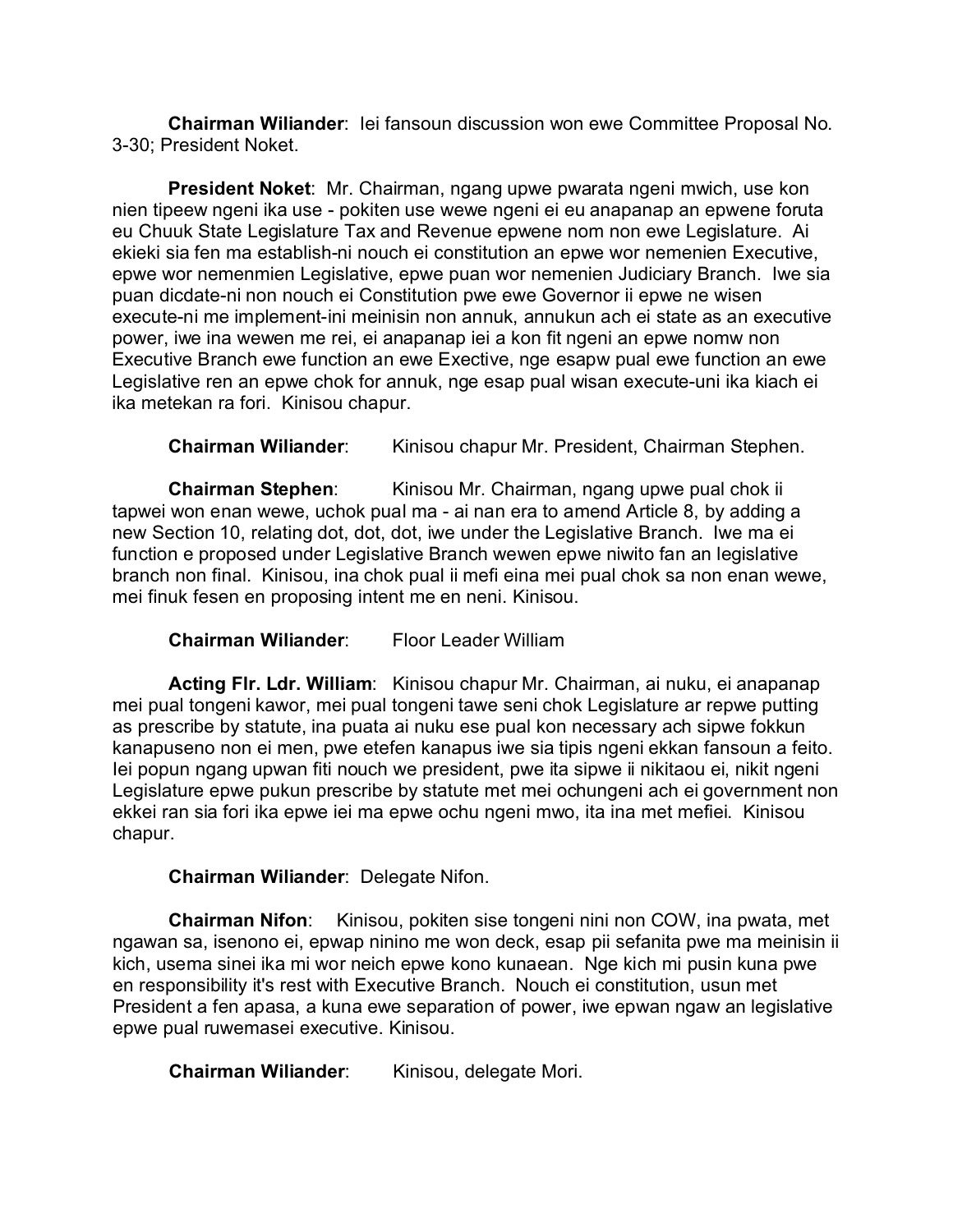**Chairman Mori**: Kinisou, nge pokiten ekkenan ra kapasan ar re mochen repwe oturata won deck en men, iwe repwap nii, ngang upwene fen mwo nomw won ewe positive side ren ei echo Committee Proposeal. En proposal a apasa pun epwe collect deposit me local revenue, iei ei uwa kon sani me won, a recommend to the legislature for new and deletion of tax laws and measures, repwe kon wesewesen sinei pwe ma masowen non pekiter, ra pual pusin kuna met repwe for ngeni masowen non pekiter. Ewe accountability, ngang ma nei moni ngang uwa pusin nouni, merei, nounoungaw mwo mei chok accountable pun nei, ngang uwe omochu, uwa pusin pual nouni, use ngeni emon epwe pusin nouni. Ina pwata ngang u fokkun sani ei men pun, esap pual wor emon epwe foreta won nei moni, ngang mi pusin komoch non pekitei. Iwe pual ien en U oput, mout upwe Paul report ngeni ewe State procecutor me public auditor, iei chok ei u ekis oput me won, pun nei ewe moni mi nomw non pekitei uwa pusin nouni. Iwe sangonon ai wesewesen sani, pwe ma upwe pusin fori non annukun met anukun nounoun nei kewe moni ngang u pusin ioni, ai mochen won pusin winikapei. Kinisou Mr. Chairman of COW.

**Chairman Wiliander**: Ese pual wor?. ia a iwe iwe emon ewpe fori motion. Asoso mo.

**Mwich a asoso, mwich a pual niwin sefan.**

**Chairman Wilander**: Floor Leader William

**Acting Flr. Ldr. William, K.:** Kinisou chapur Mr. Chairman, fan iten ewe wewe non ewe asoso, iei popun uwa wanong non motion pwe a koukutiw anini won proposal #3-30.

**Chairman Wiliander**: A mokut a pual second pwe a koukutiw anini won proposal CPNo. 3-30, chon tipew ngeni apasa U, chon rese tipew ngeni apas Apw. Ewe motion a carry. Delegate Mori.

**Chairman Mori**: Omusalo tipis, ngang uwa mochen omokutu pwe epwene mwo pual ekkesiwin masowen non nouchna, tetenin, ekkena committee proposal kich mei COW won, an uchok epwe fen mweteta ena intellectual property rights, mweteri ena nenien na transition, I shall move.

**Chairman Wiliander**: Mei wor ewe motion a pual second, pwe nampa #6, CPNo.3-01 epwene mweteta non nenien transition. Chon tipew ngeni ewe motion apasa U. Om supwang Chairman Mori

**Chairman Mori**: Sopwosopwonon ena transition, epwe mwetetiw nenien na intellectual property rights. Repwe chok switch.

**Chairman Wiliander**: Mei wor ewe motion seni Chairman Mino, nge interllecual property rights, CPNo.3-01, epwe etta won nenien transition CPNo.3-31, iwe na CPNo.3-31 epwe niwin sefanitiw. Chon tipew ngeni ewe motion apasa U, chon rese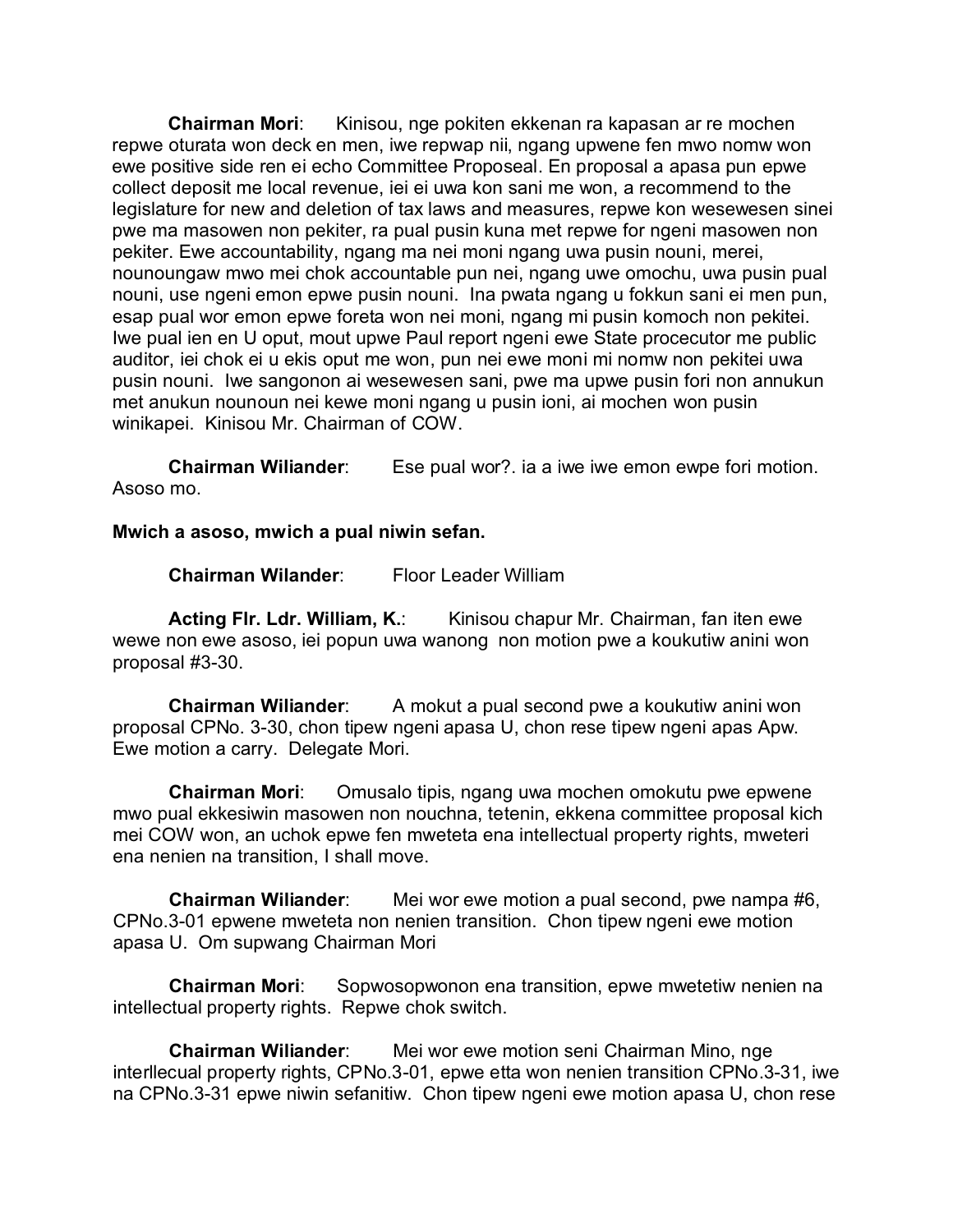tipew ngeni apasa Apw. A carry ewe motion. Iei fansopun secretary anisikich won na CPNo.3-01.

**Secretary Muritok**: Mr. Chairman, CPNo. 3-01, to amend Article 11 of the Chuuk State Constitution, by adding a new Section 5, relating to the protection of the intellectual property rights and to re-nubmer the subsequences sections accordingly.

**Chairman Wiliander**: Iei fansoun poraus. Chairman Sitan.

**Chairman Sitan**: Kinisou Mr. Chairman, iei ew committee proposal, ai nuku a niwinong fan chomong, a pual review fan chomong, ren na wewe ngang uwa moveuni pe ei committee proposal sipwele pass-ini, epwe eta won sipwap pual nengeni.

**Chairman Wiliander**: Mei wor ewe motion, a pual second, assoso mwo.

# **Mwich a asoso, a pual niwinsefan.**

**Chairman Williander**: Epwe mw witiwitino an Chairman Sitan uwe, iei fansoun poraus won CPNo.3-01, delegate floor leader William.

**Floor Leader Willian, K.**: Ewer, kinisou chapur Mr. Chairman, ai nuku pokiten usun met Chairman Sitan a fen era, a fanfite an niwin ei metoch sia weweiti met ekkewe popun me wewen an a niwin, sa chepenini, sia kokorato iokewe repwe justify ika wintness won, a pual niwinitikich, iei sa pual chufengen won. Iwe merei, ngang use sinei met sokkun poraus sipwe chiwen wau, nge sia fen eniwini fan iten ekkoch wewe, mei wor tipew, mei wor ekkoch chon concern won, ngang mefiei won ei proposal, ai uttut e depent won ika ei metoch epwe conflict ngeni nouch FSM we constitution, iwe epwe ekis weires ai vote. Nge ika pwe mi amanamena noun FSM we constitution, iwe upwe fokkun support uni ei proposal, ina chok ukukun mefiei. Kinisou chapur.

**Chairman Wiliander**: Chairman Tony Rosokow.

**Chairman Rosokow**: Mei pual niwiniti committee an epwe kawor hearing won, a wor hearing won, Choses me Ready ra mot, auwa kapas eisinir exhaust uni met am aiia mochen, ir mei era pwe, en intellectual property rights, mei OK ach sipwe forano non ei Chuunap, nge ewe pattern me copy right ina na jurisdiction-un national government. Iwe ren ach sipwe foranong non ei Chuunap, mi OK, ren ach sipwe protectini ekkewe ira, ika ekkewe man, ekkewe si kan aea safei senir. Iwe ikena chok ekkena sipwe tongeni, that's how far we can go. Nge ren law suit ika pwe epwe wor law suit, ika epwe try non both court, iwe ew me nein ekkena court epwap fini, ifa epwe ani, nge it can be. Iwe ren ach sipwe wanong non nouch ei Chunap ii ese wor ngawan, ita iei ei upwe kan tingor ami tipew mecheres ngeni, ekkaran iei ew me nein engon civil right e assigned ngeni civil liberty, lock out meinisin, iei ei oupwene kan saveini. Awes.

**Chairman Wiliander**: Awes, iei fansoun Chairman Nifon.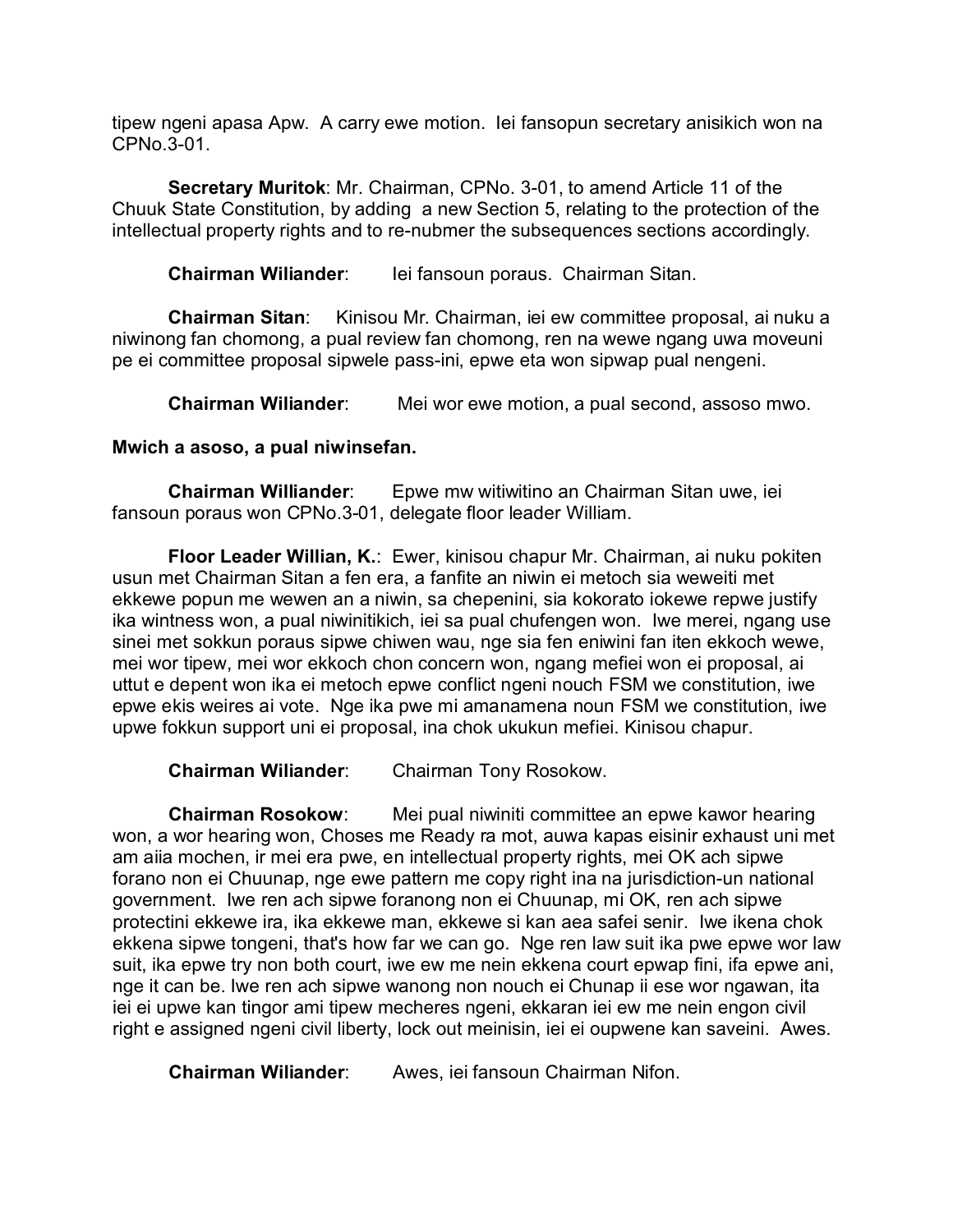**Chairman Nifon**: Kinisou Mr. Chairman, ngang uwa pual ii nuku pwe a naf ach weweiti ei men, pwe mi chok fen tonong me nepoputan ach sia karan suk tori iei, pwepwenchok, tonong, pwepwen chok tou, niwinong pwepwen tou, ina popun ngang upwene tingor ngeni members sipwene move won, ika kich mei tipew pwe a naf ach weweiti.

**Chairman Wiliander**: Chairman Mori.

**Chairman Mori**: Mr. Chairman, saingo upwe chok errata ekis aninisin nei we Chairman, mei ennet metenan delegate Chairman Nifon, pun a ma morokun, we need to move on, mei pung. Ew chok u mochen epwe totiw won record pwe nei we chairman mei fokkun achocho non an mochen ei ew right epwe tonong non nouch uwe constitution. Upwal mochen epwe totiw non record, pun we have been criticize, ura nge am mi niweiti emon aramas pokiten ei echo proposal, nge am me nei we chairman nukun pwe mi fokkun ouchea ngeni feiochun chon Chuuk non ar pung me nonomur kewe meinisin. Kinisou Mr. Chairman.

**Chairman Willander**: Mwich ewpe mw asoso.

**Mwich a asoso, mwich a pual niwin sefan.**

**Chairman Wiliandr**: Delegate Nifon.

**Chairman Nifon**: Mr. Chairman, uwa fori motion pwe COW epwe rise to plenary.

**Chairman Wiliander:** A for motion, a pual second pwe COW epwe rise to plenary. Chon tipew ngeni apasa U, chon rese tipew ngeni apasa Apw. COW a rise. Sipwe mwo asoso.

# **Mwich a asoso, a puan poputasefan**.

# **PLENARY A POPUTA**

**President Noket**: Ngeni mwich kinisou ngeni ewe Chairman non ewe COW pwe a tongeni awesano 3 ekkewe proposal non COW. Iei fansoun sipwene angang won CP. No. 3-34; fan asengesin ewe Unicameral Legislature 28 members. Sipwe tungor ngeni Secretary epwe chok emweni kich ren metena e poraus won. Nge omusano, iei fansoun - omusano ai uwa mwan. Asoso mwo ekis.

# **Mwich a asoso, a puan poputasefan.**

**President Noket**: Mwich a poputasefan. Uwa mwan, ita iei fansoun ewe Chairman non ewe COW epwe fori an report, ren met mi wor non ewe COW.

**Chairman Wiliander**: Me mwen ai upwe fori report won COW, uwa fori motion pwe ewe written amendments e require in writing epwe mwo suspended. Second.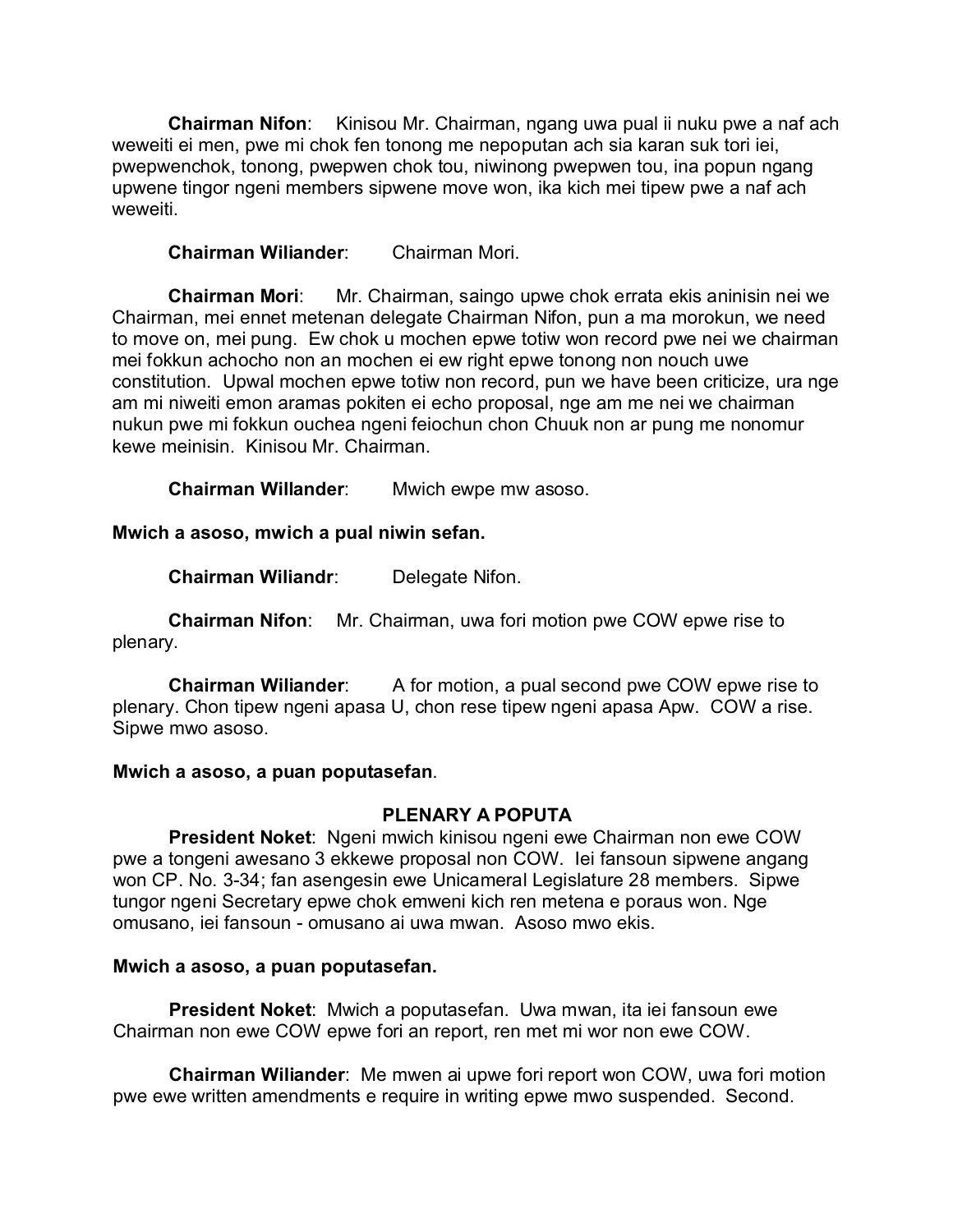**President Noket**: A mokut a puan second pwe ewe Rule e require-ni an epwe wor written report an epwe chok report orally, a - epwe suspended. Chon tipeew ngeni ewe motion apasa U, chon rese tipeew ngeni apasa Apw. A carry ewe motion. A tongeni report orally, Chairman Wiliander.

# **ORAL REPORT - CHAIRMAN OF COW**

**Chairman Wiliander**: Kinisou chapur Mr. President, nge puan tirow won Delegate meinisin. Ika pwe esap puan nukunukoch ach report won Committee Proposal No. 3-34, upwe puan omusomus ngeni kemi. Nge sipwe achocho ngeni met ukukun sia chechemeni, pwe sipwe tongeni ach sipwe report won. A wor ewe mwich ika ewe discussion won CP No. 3-34; e katonong seni Peter Sitan, eni non ei proposal arapakan ngeni chok ewe proposalun ewe eu proposal sia passed-ni nanew. Ai nuku met chok epwe ekesiwin won, usun e kapasan ewe akkom sie awesano e elected by geographical Region, ika Election District. Nge ei e elected by Senatorial Region. Ren members mi nonochok 28 chochon. Iwe mi puan wor ewe amendment ngeni ewe floor amendment seni Delegate Nifon, a wor puan discussion won, pun non noun we e kapasan 33, ita 5 repwe kapacheta, epwe emon epwe tupuni ekkewe region iwe a kapach fengen iwe a 33. Fan asengensin a wor wewe seni Vice President, nge ita ach wewe fengen ach consencious pwe sipwe wanong 2 conflicting proposal ren regional ika Election District. Iwe fansoun COW a wor ewe tungor seni President Nifon, excuse me President Noket, ngeni chiechian we Chairman Nifon, nge repwene withdrawni ar we amendment, ika ewe - ngeni ewe floor amendment, sipwene etiwa ewe amendment 3-34. Iwe usun sia kapas non ewe recess pwe pungun ewe COW, nge sia tipeew ngeni ach sipwe ne etiwa Committee Proposal No. 3-34; iei usun menapen ewe COW won ei Proposal No. 3-34; Kinisou chapur Mr. President.

**President Noket**: Kinisou chapur Chairman, puan sopweno omw report won ekkewe 2.

**Chairman Wiliander**: Kinisou chapur Mr. President, 2 met kich sia angang won. Won ewe Committee Proposal No. 3-30; non ewe 3-30; a wor ewe proposal fan asengesin ewe office of Tax and Revenue epwe under the Legislature. Iwe a wor discussion won, napengeni resap etiwa ei proposal, mi wor emon ren delegate Mori, mi supportuni fan asengesin ekkoch wewe mi auchea. Usun met Chairman Floor Leader Kaiuo William a pwarata, nge ei mi fen tongeni an epwe an epwe by statute. Iei popun COW a tipeew ngeni pwe repwe ne puan etiwa epwap puan tonong non Second reading, plenary. Kinisou chapur, iei susun Mr. President, ai upwe tongeni report won CP No. 3-30; Kinisou chapur.

**President Nket**: Kinisou chapur Chairman, soposopono. Mi puan wore na eu committee Proopsal No. 3-01; kopwe puan fori report won.

**Chairman Wiliander**: Kinisou chpaur Mr. President, Committee Proposal No. 3-01, ren ewe intellectual property right, fan soun om we committee won COW, a puan wor an arongorong won, mi wor ekkewe memef a katonong seni ewe indroducer ren Chairman Honorable Delegate Tony Rosokow. A pwarata usun mefien ekekwe chon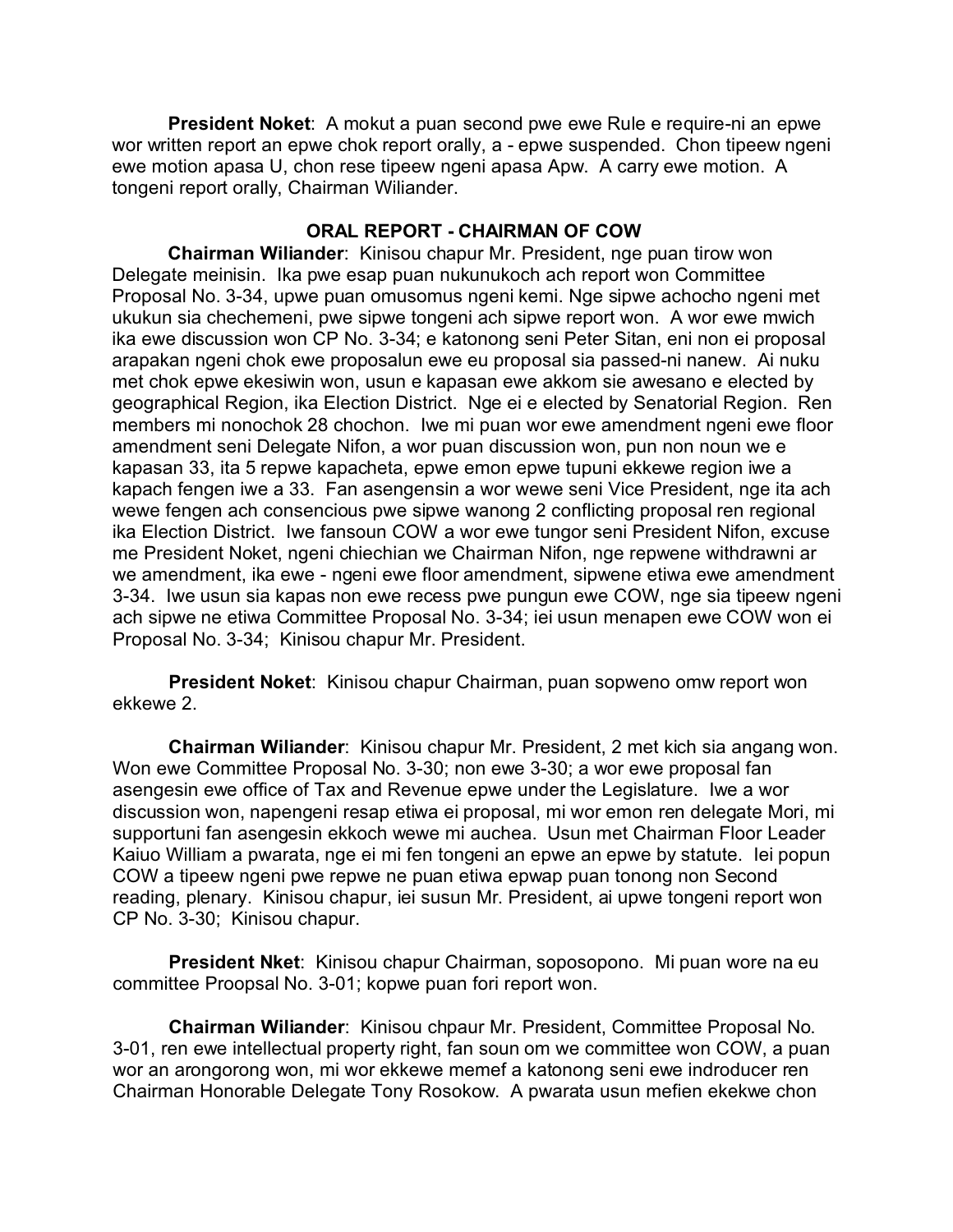kokoto ren ei proposal, a pwarata usun mefier. Usun och mettoch mi auchea mi eoch delegate repwe weweiti ika repwe chechemeni nge e mention fansoun an we poraus won nge ekkewe chon kokoto, ra apasa pwe ei proposal esap wor osukosukan ngeni noun FSM we pwe esap eu copy right ika puan metoch menukun. Iwe iei popun omw we committee won COW a puan ekieki nge a iei efituen an a rensutiw rensuta, resutiw, rensuta, ei Committee Proposal No. 3-01, iwe ra etiwa an epwe ne puan move ngeni second reading won Plenary. Kinisou chapur Mr. Presiden.

**President Noket**: Kinisou chapur, Chairman, ika mi wor an mwich kapas eis ika memef won an ewe Chairman we report, nge akomw mwo kopwe fori eu motion an mwich epwe atiwa omw we oral report.

**Chairman Wiliander**: Kinisou Mr. President, ngang uwa fori motion pwe mwichenap epwe etiwa ewe report seni omw we Committee of the Whole. Second.

**President Noket:** A mokut a puan second pwe mwich a etiwa ewe report an ewe Chairman non ewe COW, iei fansoun poraus won ewe report, ika mi wor memef won. Floor Leader William.

**Floor Leader William, K.**: Ewer, kinisou chapur Mr. President, uchok puan mochen upwe wanong ekkoch for the record an epwe puan fat soposopun ewe report. Ai nuku nouch we chairman ekis chok - esap pachenong, mi wor chon oput ewe Committee Proposal 3-30; emon chok chon sani, ewe Committee Proposal. Ita ina chok epwe state for the record.

**President Noket**: Kinisou chapur, ese puan wor, Chairman Nifon.

**Chairman Nifon**: Kinisou chapur President, ngang uwa fori non motion pwe a koukutiw anini. Second.

**President Noket**: Mwen ach sipwe - mi pochokun ewe motion nge sipwe afata pwe mi wor ewe anapanap non ewe COW ren ewe Proposal 3-34; pwe metekan mi consistent ngeni we 3-27; ewe a fen passed me akkom, ren nukun chok ekkewe met mi kasiwin me non. Chon tipeew ngeni pwe a koukutiw anini apasa U, chon rese tipeew ngeni apasa Apw. Iei sipwene utut won ewe report, chon tipeew ngeni pwe mwich a etiwa ewe report an ewe Chairman of the Committee of the Whole, apasa U, chon rese tipeew ngeni apasa Apw. A passed ewe report. Iei fansoun sipwene angang won, Chairman Nifon.

**Chairman Nifon**: Otufichi Osupwang, Mr. President.

**President Noket**: Chairman Nifon.

**Chairman Nifon**: Ita - omusalo uchok ii tungor ita ren ach sipwene ma angangono won ekkei 3 anapanap, esap ne non second reading. Sipwene angangeno non second reading.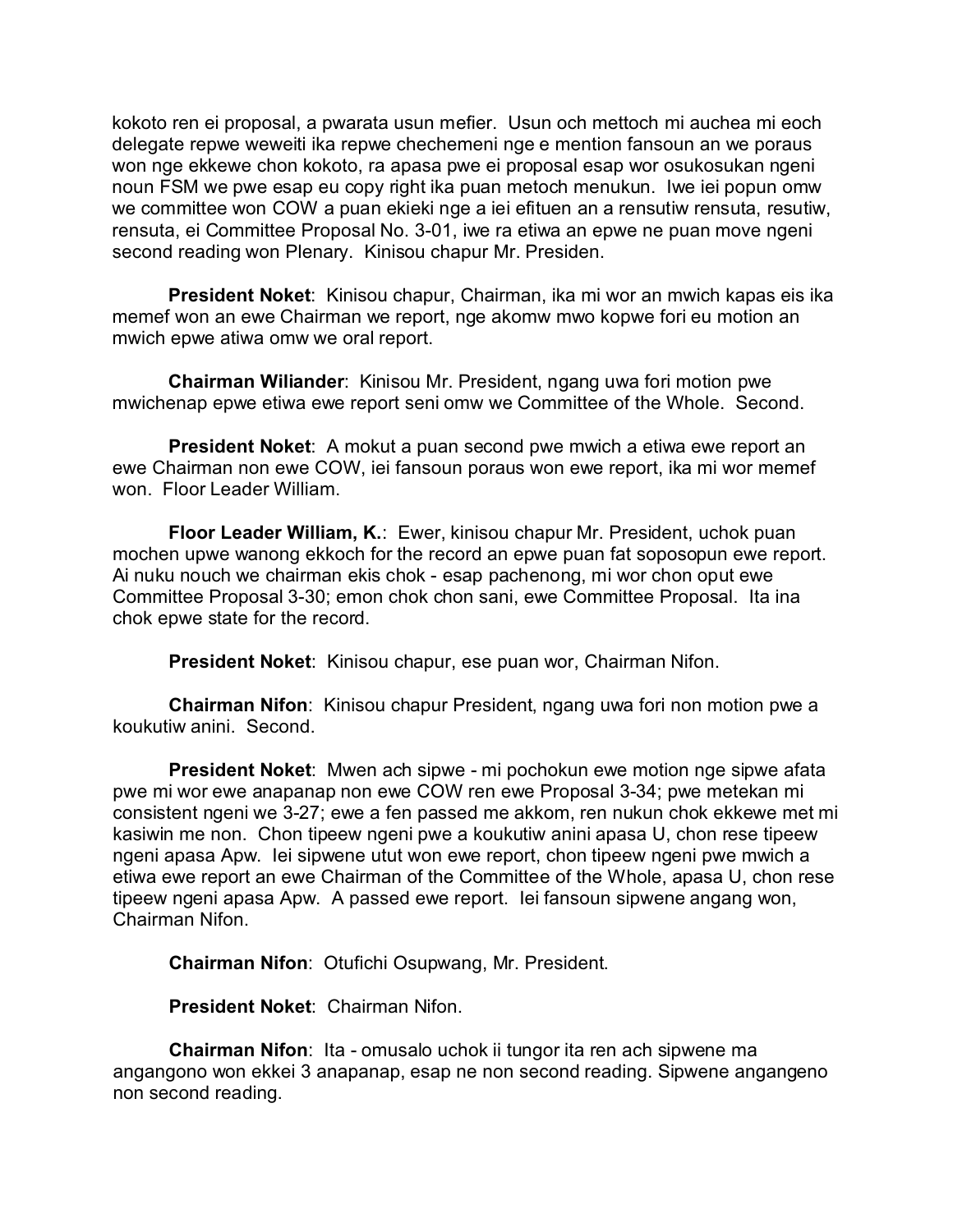**President Noket**: Ewer. Nge ma sipwene chok vote ma - iwe sia ma ii angang won - nge sipwe ne vote won, pwe ma sia fen discuss won. Nukun chok ika ewor an emon monukui ese wanong mefian. Nge ika ese ngaw meren mwich ika mi tufich sipwene soposopono, sipwe fen awesano ekkei 3. Iwe sia - kich mi chok nom non mwich iei. Iei sipwe angang won CP No. 3-34; non aruen anea. Sipwe tungor ngeni secretary epwe mwo aneani ena proposal.

**Secretary**: Mr. President, Committee Proposal No. 3-34; CD1, amending Article V, of the Chuuk State Consitution by changing the bicameral Legislature to an unicameral Legislature.

**President Noket**: Flr. Ldr. William.

**Floor Leader William**: Ewer, kinisou chapur Mr. President, fan iten ena wewe, uwa wanong non motion pwe convention epwe passni Committee Proposal No. 3-34, non aruen anea. second.

**President Noket**: A mokut a puan second pwe mwichenap a etiwa passni CP No. 3-34, non aruen anea, iei fansoun ika mi wor an emon discussion. Chairman Nifon.

**Chairman Nifon**: Kinisou Mr. President. Eni a ii naf an delegate weweiti ei anapanap a nom fan mesach, ika pwe epwe wor chon oput, iwe epwe fen ach we delegation won Northern Namoneas, ren ena popun iwe ita siafen excaused-ni poraus won ei anapanap non ewe COW, ren ena popun Mr. Presdient ika esap ochouu netipen Delegate uwa fori motion pwe a koukutiw poraus. Second.

**Chairman Stephen**: Otufichi osupwang.

**President Noket**: Met omw osupwang, Chairman Stephen.

**Chairman Stephen**: Tirow won Chairman Nifon, eni e mang ai upwe kuna ena eu - nge use ii kapasan ai upwe oppose-ni met a fen ketiw me non COW. Ren ena last page ren ena sub-section C, ren ena impeachment, ita uchok mochen sipwe ita asoso pwe sipwe nengeniochu ika sipwe tongeni pacheta och additional amendment. Ouse mochen sipwe mwo asoso.

#### **Mwich a asoso, a puan popusefanita.**

**President Noket**: Mwich a soposopono. Ren omw information ina popun ewe ewor ewe discussion won non ewe COW, fengen me puan iwe ngang mi puan poraus won pwe mi wor sokofesenin ena section ina me ewe sia fen pass-ni nanew. Iwe met we si - ewe motion e for me non COW, e tonong pwe ena section ina - ei sipwe pass-ni epwe consistent ngeni met porausen ewe sia fen - epwe chok fiti met porausen ewe epwe chok consistent ngeni - epwe chok tideup. Ren, ena ena ina. Secretary epwe take note won ena pwe wesin ei mwich iwe ewe secretary epwe typei ewe proposal, eu clean copy epwe tonong metei sie poraus won pwe ete puan wor confusion mwach kan.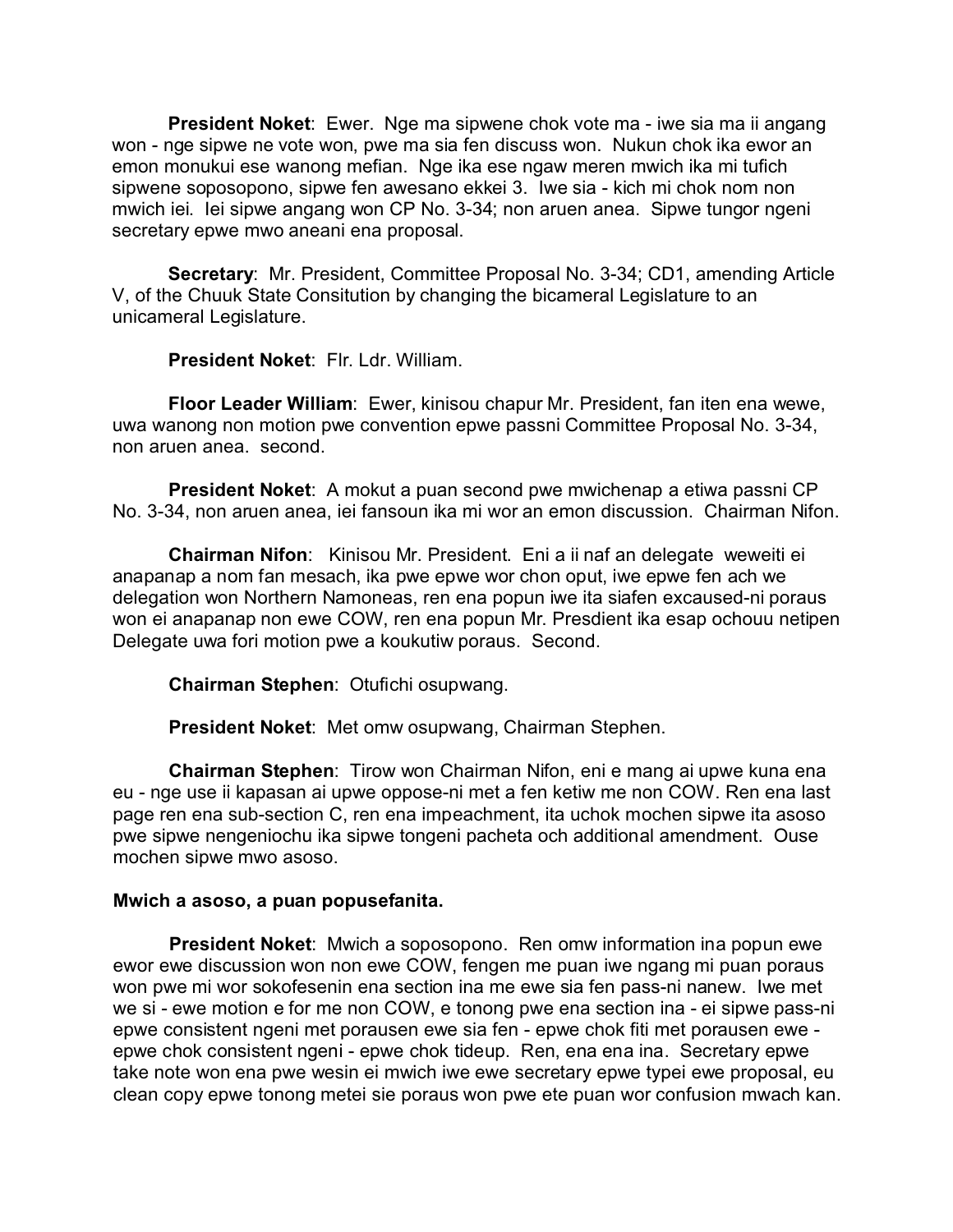Iwe a einet ngeni Delegate nesor.

**Chairman Stephen**: Kose mochen amusano Mr. President, pun ren ena - echok ii awenewenen Governor. Nge ita ekkewe Chief Justice, me Associate Justice ese mwo wor kapasan impeachment wor. Epwe ifan usun, ion epwe presiding, ina ai na osukosuk.

**President Noket**: Nge non ena - ewe sia passed-ni nanew. Mi tonong, nge ina popun en epwe ne consistent ngeni ewe. A puan poputa, Secretary sia nom ian iei.

**Secretary**: Motion.

**President Noket**: Sipwene utut won ewe motion, chon tipeew ngeni pwe a ukutiw anini won ei proposal apasa U, chon rese tipeew ngeni apasa Apw. A kaukutiw anini. Iei sipwene utut won ei proposal won aruen anea. Epwe koko it, puan ewe chok ika e tori engon, e tongeni pass ei proposal. Secretary kopwene koko it.

#### **Secretary**:

| Delegate Mori              | U                 |
|----------------------------|-------------------|
| Delegatge Nifon            | U                 |
| Delegagte Raymond          | U                 |
| Delegagte Rosokow          | U                 |
| Delegagte Sitan            | U                 |
| Delegate Stephen           | U                 |
| Delegagte Wiliander        | Ewer non asopusek |
| Flr. Ldr. William, K.:     | puan usun chok    |
| <b>Vice President Aten</b> | U                 |
| <b>President Noket</b>     |                   |

Mr. President, 10 chon tipeew, 4 absent.

**President Noket**: Mwen ai upwe achopu neien ama, ese puan wor non nouch ei rule epwe ura asapuser, pwe U ika Apw, umochen epwe fat non record pwe fansoun an emon epwe reviewni recordun ach mwich nge ma repwe ese pass pwe ese ara pwe U, ika apw. Kose mochen secretary kopwe kokori sefani iten ekkewe aramas repwe siwini arr kewe vote ngeni U ika Apw.

Secretary:

| Delegate Mori        | U   |
|----------------------|-----|
| Delegate Wiliander   | H   |
| Delegate William, K. | Wóó |

Mr. Presdient, 10 yes, 4 absent.

**President Noket**: Kinisou chapur Secretar. Ewe Committee Proposal No. 3-34;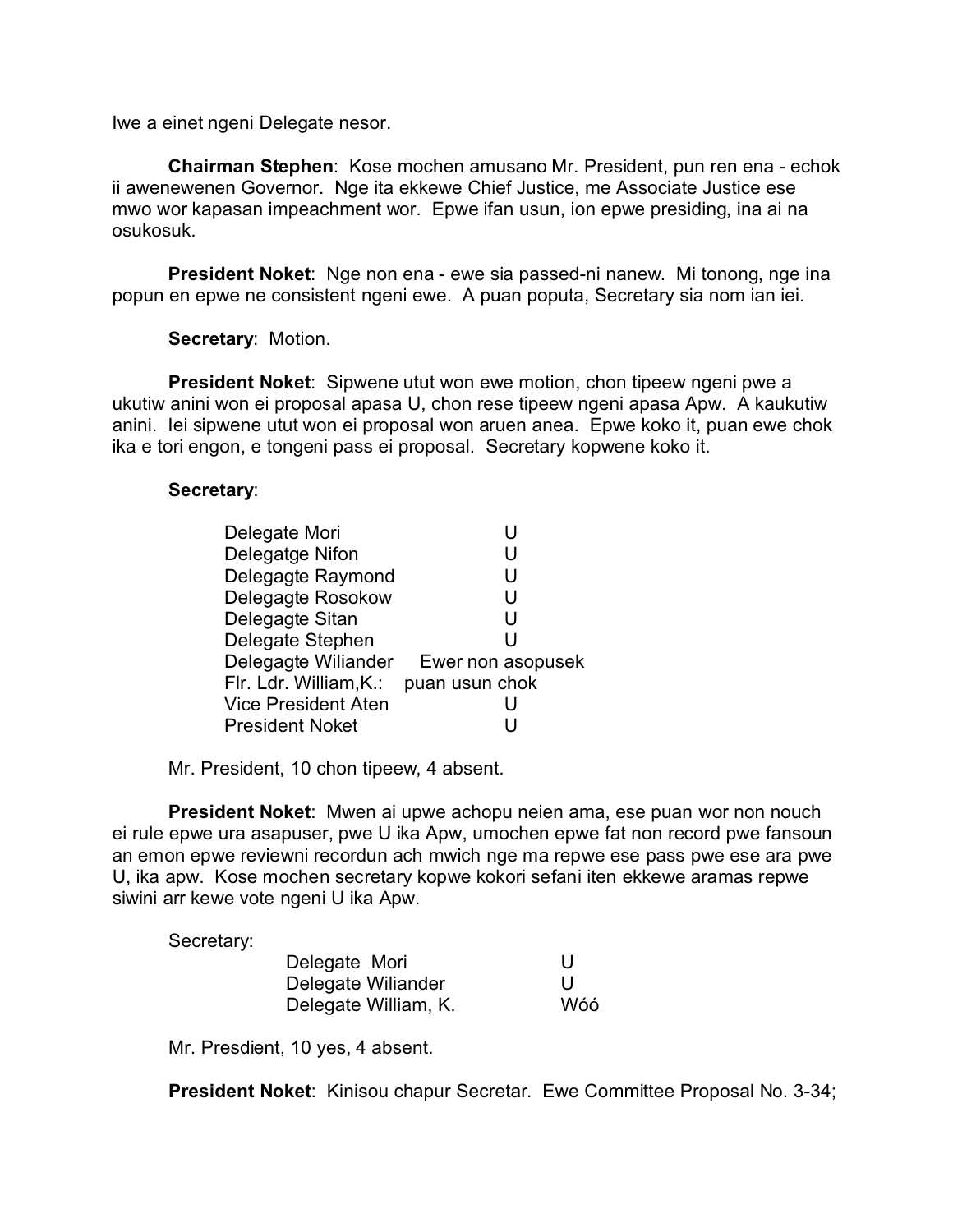a pass aruen anea. Iei fansoun sipwe ne angei Committee Proposal No. 3-30; Secretary kopwe amwenikich.

**Secretary**: Mr. President, Proposal Committee 3-30; to amend Article VIII, of the Constitution of Chuuk State, by adding a new section X, relating to establishing a State Office of Taxastion and Revenue, under the Legislatvie Branch of Chuuk State Government, and to read as follows.

**President Noket**: Floor Leader William.

**Floor Leader William, K**: Kinisou chapur Mr.Presdient, fan iten ekkewe wewe, seni nom tori iwe sia sinei, iei popun uwa wanong non motion pwe ei CP No. 3-30; epwe ne to seni ach ei convention an epwene file. Second.

**President Noket**: A mokut a puan second pwe Conventino epwene file-ni ei CP No. 3-30; iei fansoun discussion won ei motion. Chairman Mori.

**Chairman Mori**: Ngang use weweiti met wewen ena file. Nge ngang uwe era chok nge sipwe ma utut, pun mi wor chon sani, iwe mi wor chon re oput, iwe ma sipwe fen utut puan won, pwe epwe fen…..

**President Noket**: Flr. Ldr. William. Met.

**Floor Leader William**: Kose mochen sipwe retaine-ni ai we motion. Iwe me mwen ai upwe retaine-ni ita tipei chok nge tide-up chok ika mwo sise approve-ei nge sia file-ni iwe nge mi chok tide-up ngeni an disapprove. Iwe nge Mr. President ngang upwe withdraw-ni ai we motion ai upwe retaine-ni eu…..

**President Noket**: Ka withdraw, kopwe tongeni puan siwini omw we motion ngeni - mwich a passn-ni ei.

**Floor Leader William**: Kinisou chapur President, ren ena wewe, convention epwe etiwa CP No. 3-30; non oruen anea. Second.

**President Noket**: Asoso mwo ekis.

#### **Mwich a asoso, a puan popusefanita.**

**President Noket**: Mwich a soposopono. Sipwene utut won ena proposal. Secretary epwe koko it, ika 10 re era U, a pass ewe proposal. Nge ika emon - ika ese tori 10 ese pass ei proposal. Iei fansoun Secretary epwe koko it.

Secretary:

| Delegate Mori  | U   |
|----------------|-----|
| Delegate Nifon | Apw |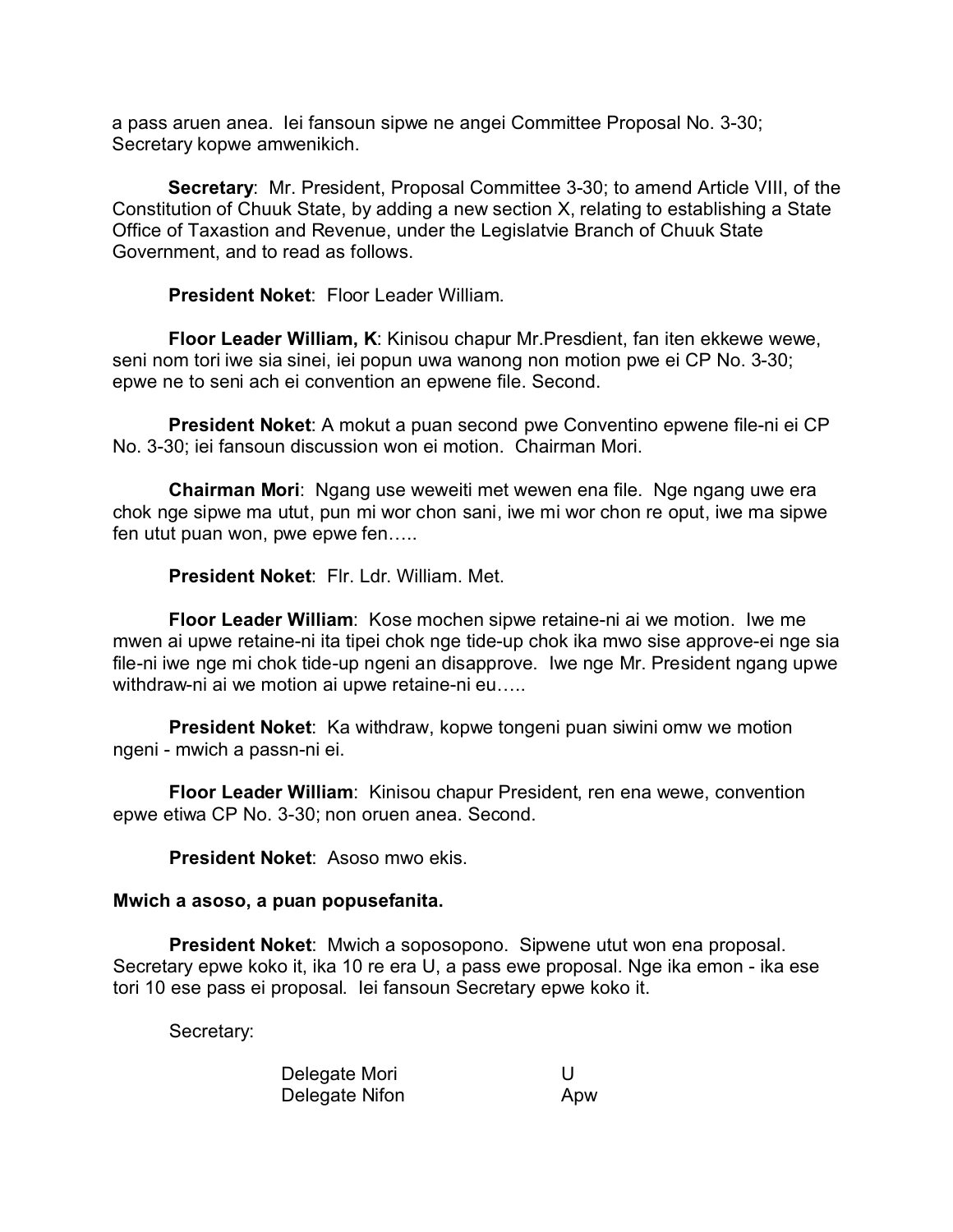| Apw<br><b>No</b> |
|------------------|
|                  |
| No               |
| Yes              |
| Y                |
| Y                |
| N٥               |
|                  |

Mr. President, 4 chon tipeew, 5, No, 1 abstain, 4 absent.

**President Noket**: Committee Proposal No. 3-30; ese pass non aruen anea. Iei amuchunon ach angang non ei pwinin. Iei proposal No. 3-01; Secretary kopwe emweni mwich.

**Secretary**: Mr. President, Committee Propsal No. 3-01; to amend Article XI, of the State Constitution, by adding a new section V, relating to the protection of the intellectual property rights and to renumber subsequent sectin accordingly.

**President Noket**: Flr. Ldr. William.

**Floor Leader William**: Ewer, kinisou chapur, President. Uwa wanong non motion pwe convention epwe etiwa Committee Proposal No. 3-01; non aruen anea. Second.

**President Noket**: A mokut a puan second pwe convention epwe etiwa CP No. 3-01; non arueen anea. Discussion iei fansoun. Flr. Ldr. William.

**Floor Leader William**: Kinisou chapur, fan iten sia fen sinei usun uruwon ei taropwe a usun emon chon marosong, mi chiwen pwen fan 12, iei popun uwa fakkun tungor epwene mwo koukutiw poraus, I so moved. Second.

**President Noket**: A mokut a puan second pwe a koukutiw anini won ei CP No. 3-01; chon tipeew ngeni ewe motion apasa U, chon rese tipeew ngeni apasa Apw. Iei fansoun secretary epwe ne puan koko it. PUan ewe chok instruction ika 10 re uti U, a pass nge ika ese tori 10 ese pass. Secretary.

Secretary:

| U                                                                                                        |
|----------------------------------------------------------------------------------------------------------|
| U                                                                                                        |
| U                                                                                                        |
| U                                                                                                        |
|                                                                                                          |
| U                                                                                                        |
|                                                                                                          |
| Del. Mori<br>Del. Nifon<br>Del. Raymond<br>Del. Rosokow<br>Del. Sitan<br>Del. Stephen<br>Del. William, K |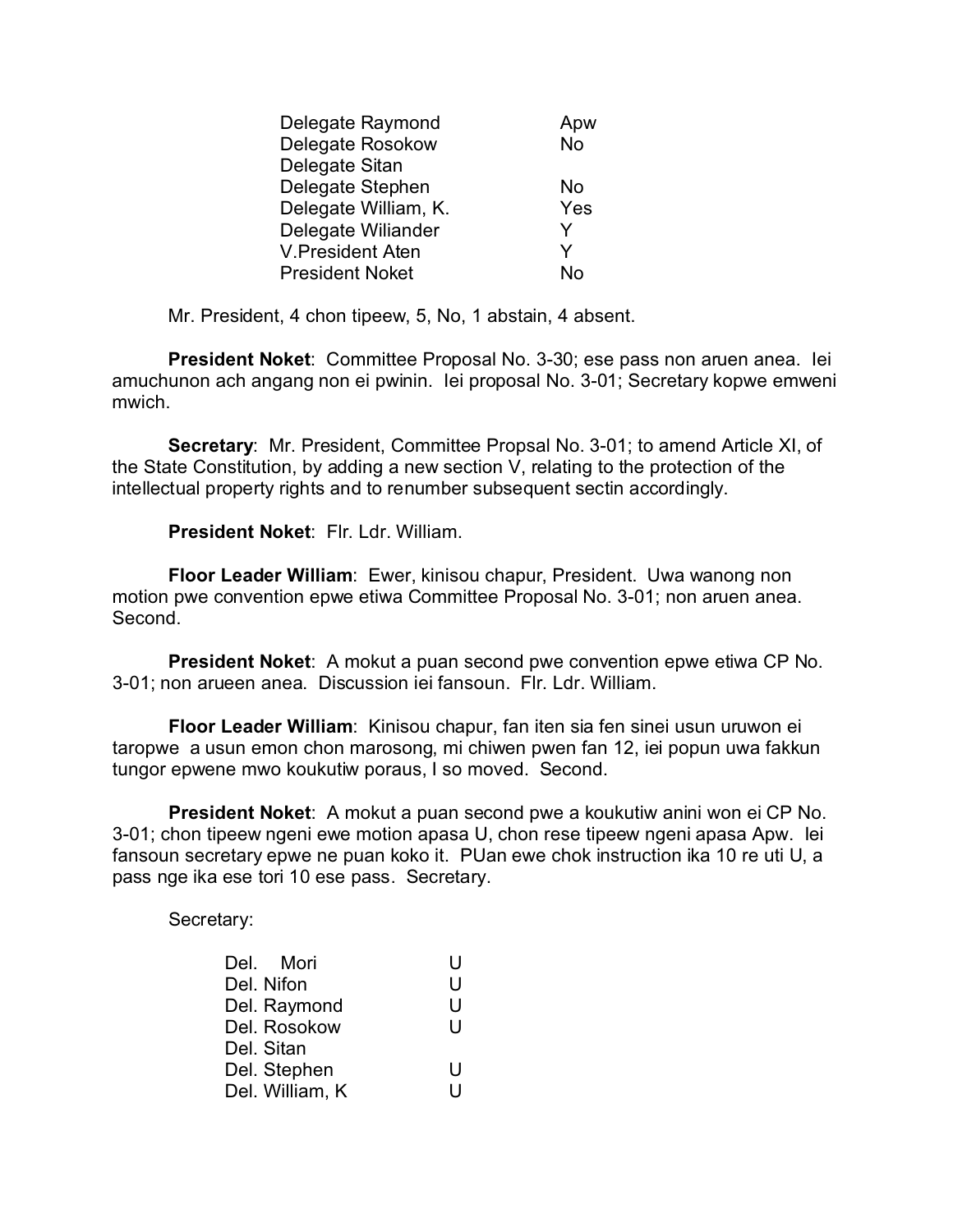| Del. Wiliander    |   |
|-------------------|---|
| V. President Aten |   |
| Pres. Noket       | Ħ |

2nd Call

| Del. Sitan        |  |
|-------------------|--|
| V. President Aten |  |

Mr. President, 10 yes, 4 absent.

**Floor Leader William**: Mr. President kose mochen sipwe mwo apisi ei.

**Chairman Mori**: Otufichi osupwang.

**President Noket**: Met omw na osupwang.

**Chairman Mori**: Ai ei osupwang ren ekkewe chupenepen mai nge mi wor U kich mi sinei pwe U nge non chok chupenepen. Nge ina mwo ngang as member on ewe CL&T, upwe fakkun apasa ngeni kemi Delegate meinisin am - ai as member of ewe committee, kinisou pun ei meen enletin ii a morokun pweni ika pwe fonufan ach ei convention, iwe a pweni fonufan. Ina ren non ei chok fansoun upwe apasa ai fakkun kinisou chapur ngeni kemi. Kinisou.

**Chairman Nifon**: Mr. President.

**President Noket**: Chairman Nifon.

**Chairman Nifon**: Ngang uchok puan mochen fiti nei we Chairman Mori, ach mochen pwarata ach kinisou ren pwonuetan ei echo Committee Proposal. Seni wesen ai puan aucheani me sani, ina pwata ngang uwa puan pusin eita ei meen pwe epwe By Heart Proposal of the Chuuk State Constitution.

**President Noket**: Iwe mwen ai upwe nechei - upwe wauu result-un ewe utut, ewe Delegation seni Northwest repwe celeprate repwe wisen amongo nesor. Ewe Committee Proposal No. 3-01; a pass non aruen anea. Ina ena announcement - Chairman ami amongo nesor. Iei sia nom won Miscellaneause Business, Chairman Stephen.

# **MISCELLANEAUS BUSINESS**

**Chairman Stephen**: Kinisou Mr. President, uwa wanong non motion pwe Committee Proposal No. 3-03; epwe withdraw seni committee, place won agenda nesor. Second.

**President Noket**: Epwe nom won meni - epwe place won meni ren nesor. A mokut a puan second pwe CP No. 3-03; epwe withdraw seni committee epwe place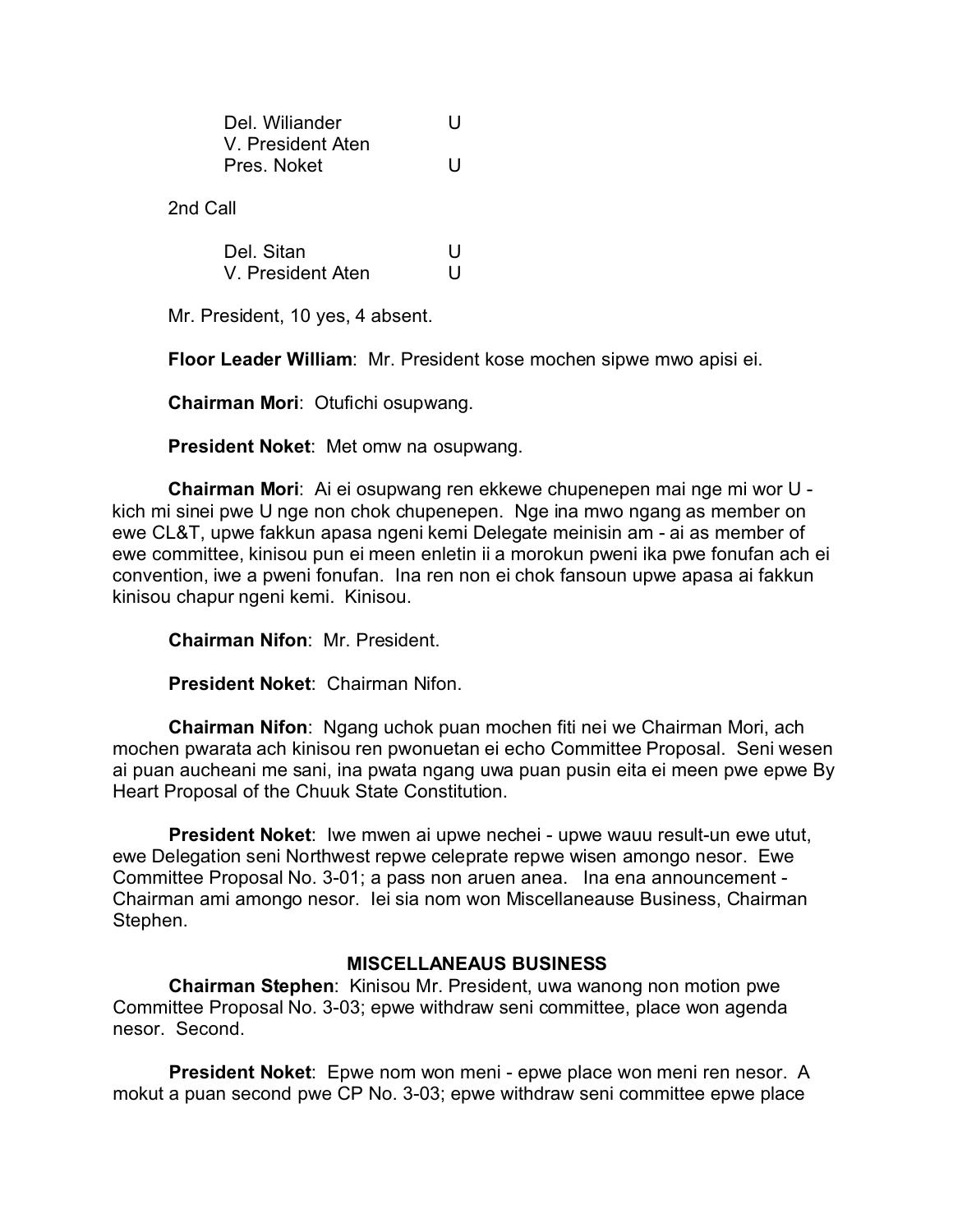won first reading won Order of Business nesor. Ena DP No. 3-03; epwe winiti CP No. 3-03; ewe secretary epwe assign eu CP Number. Chon tipeew ngeni ewe motion apasa U, chon rese tipeew ngeni apasa Apw. A withdraw ewe CP seni committee. Kopwe puan fori eu motion pwe epwe place won tommarw Order of Business.

**Chairman Stephen**: Mr. President, uwa fori motion pwe CP NO. 3-03; epwe place won agenda nesor. Second.

**President Noket**: A mokut a puan second pwe ewe CP No. 3-03; a withdraw and place won First reading Order of Business nesor. Chon tipeew ngeni ewe motion apasa U, chon rese tipeew ngeni apasa Apw. Ewe CP. A place won first reading won Committee Proposal ren nesor. Ese chiwen wor an emon miscellaneus business. Mr. Stephen.

**Chairman Stephen**: Met a fis ngeni ewe eu proposal ren roster of qualified lawyers.

**Chairman Mori**: A passed.

**Chairman Stephen**: Iwe kinisou chapur. Any more miscallenause me mwen ach sipwe ne sareno.

**Floor Leader William, K**: Kinisou Mr. President, ai upwe wauu mefiei ei esap fan iten ach kapasan namanam tekia, fan iten ach chok kan puan tungor. Usun met uwa apasa akom pwe a men auchea ach sipwe anganga ekkewe mettoch mi ochupor ngeni ach ei government. Met mi - simi kuna pwe mi osukosuka, met mi ochipwor. Iei popun uwa nengeni nge, esap unusan ekkewe metoch mi och ngeni ach ei government, ai nuku pwe sia anganga. Kinisou ren ena wewe, oruan ewe saingon metoch ngang mi withdrawni ikenai uwa kan tungor netipach esap ii wor ach sipwe osukosuka kich ren fan iten ika sise tipeew ngeni me tipeew ngeni pwe esap puan eu minen echimw. Ngang uchok wanong ei tungor fan iten puan sopweno uwei an nouch kewe aramas fan iten ewe Chuuk State Health Care, ar ani tungorun ika pwe ach ei convention epwe tongeni ngeni aramas ewe pungun finata ar repwe choose-ni meni ekkewe insurance repwe nouni. Iei popun uwa wanong fan mesach ach sipwe tongeni ekieki. Ei pungun finata a puan nonom rech ach sipwe tongeni ma appropriate iwe disapprove-ni nge ai chok wanong ei fan iten - for the record an nei kewe aramas repwe sinei ika pwe e defeat nesor nge ngang mi wesewesen otures pokiten ei wewe an epwe tongeni anisi nonomun met an finieinong fan iten ai upwe emon delegate. Ai upwe tongeni anisi an kewe weires. Iei popun non ei ran ikenai uwa waanong pun ika e defeat nesor, nge ina ukukun ai tongeni, ai upwe tongeni tungorei kemi nge ika a defeat nesor, ika esap seni ach angangangaw nge ina ukukun ach kuna me ach kewe differences pwe epwe och me esap puan och. Iwe iei met mefiei fan iten epwe state for the record. Puan nei kewe aramas repwe puan sinei pwe ngang mi fakkun aucheani met ar tungor ngeniei. Kinisou chapur Mr. President.

**President Noket**: Kinisou chapur, Flr. Ldr. William. Chairman Mori.